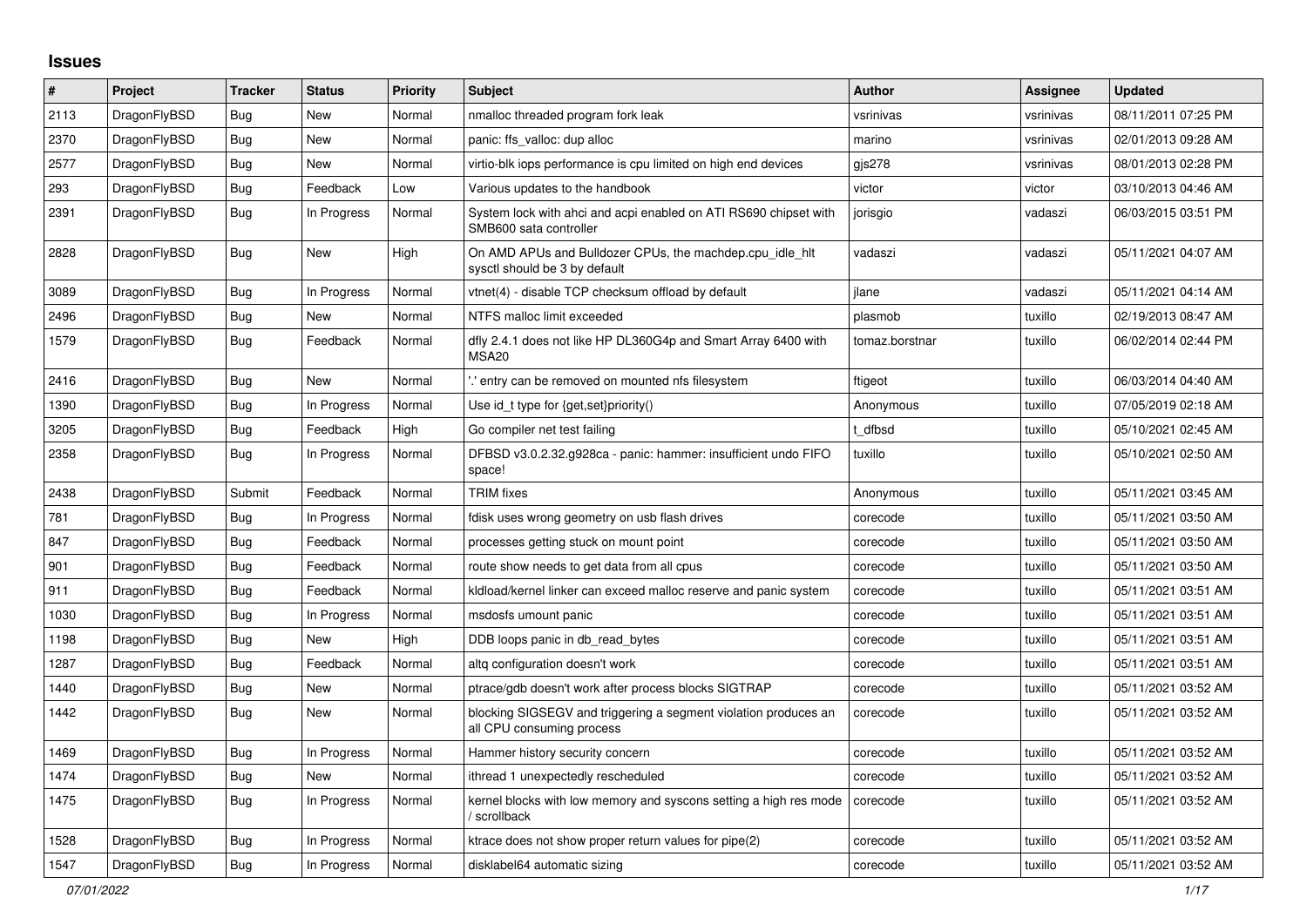| #    | Project      | <b>Tracker</b> | <b>Status</b> | <b>Priority</b> | Subject                                                                                    | Author           | Assignee | <b>Updated</b>      |
|------|--------------|----------------|---------------|-----------------|--------------------------------------------------------------------------------------------|------------------|----------|---------------------|
| 1556 | DragonFlyBSD | <b>Bug</b>     | New           | Normal          | many processes stuck in "hmrrcm", system unusable                                          | corecode         | tuxillo  | 05/11/2021 03:52 AM |
| 1583 | DragonFlyBSD | <b>Bug</b>     | In Progress   | Normal          | panic: assertion: cursor->trans->sync_lock_refs > 0 in<br>hammer_recover_cursor            | corecode         | tuxillo  | 05/11/2021 03:53 AM |
| 1584 | DragonFlyBSD | Bug            | In Progress   | Normal          | can't use ssh from jail: debug1: read passphrase: can't open<br>/dev/tty: Device busy      | corecode         | tuxillo  | 05/11/2021 03:53 AM |
| 1587 | DragonFlyBSD | <b>Bug</b>     | Feedback      | Normal          | can't gdb across fork                                                                      | corecode         | tuxillo  | 05/11/2021 03:54 AM |
| 998  | DragonFlyBSD | <b>Bug</b>     | In Progress   | Normal          | Unconfiguring a vn while it is mounted                                                     | rumcic           | tuxillo  | 05/11/2021 04:00 AM |
| 1293 | DragonFlyBSD | <b>Bug</b>     | New           | Normal          | 2.2.1-REL Installer Request                                                                | mk               | tuxillo  | 05/11/2021 04:00 AM |
| 1428 | DragonFlyBSD | <b>Bug</b>     | Feedback      | Low             | POSIX.1e implementation is too old                                                         | hasso            | tuxillo  | 05/11/2021 04:00 AM |
| 2717 | DragonFlyBSD | Submit         | Feedback      | Normal          | Out of range numeric handling                                                              | dclink           | tuxillo  | 05/11/2021 04:08 AM |
| 2721 | DragonFlyBSD | Submit         | Feedback      | Low             | Some few zalloc calls to objcache ones replacements                                        | dclink           | tuxillo  | 05/11/2021 04:08 AM |
| 3145 | DragonFlyBSD | Submit         | In Progress   | Normal          | Update libelf to FreeBSD 12 current and build as base library usable<br>by ports           | davshao          | tuxillo  | 08/20/2021 03:58 PM |
| 3295 | DragonFlyBSD | <b>Bug</b>     | In Progress   | Normal          | Adapt devel/libvirt for nvmm                                                               | tuxillo          | tuxillo  | 11/03/2021 04:56 PM |
| 1819 | DragonFlyBSD | <b>Bug</b>     | In Progress   | Low             | truss - Major revamping task list                                                          | tuxillo          | tuxillo  | 11/27/2021 08:45 AM |
| 1397 | DragonFlyBSD | <b>Bug</b>     | Feedback      | Normal          | jobs -I output inconsistency when called from script                                       | Anonymous        | tuxillo  | 05/15/2022 05:07 AM |
| 1700 | DragonFlyBSD | Submit         | In Progress   | Normal          | skip boot2 menu on <enter></enter>                                                         | Johannes.Hofmann | tuxillo  | 05/15/2022 08:35 AM |
| 3314 | DragonFlyBSD | Bug            | New           | Normal          | Bring virtio_console(4) from FreeBSD                                                       | tuxillo          | tuxillo  | 05/29/2022 08:24 AM |
| 1876 | DragonFlyBSD | <b>Bug</b>     | New           | Normal          | devfs in jail + logging out from console(ttyv1+) -> panic                                  | qhwt.dfly        | tuxillo  | 05/31/2022 03:24 PM |
| 3028 | DragonFlyBSD | <b>Bug</b>     | In Progress   | Normal          | installer: confusion of set/get disk encryption passphrase dialogs                         | liweitianux      | tuxillo  | 06/03/2022 05:13 PM |
| 3160 | DragonFlyBSD | Submit         | In Progress   | Normal          | State the implementation difference in pkill/pgrep manual                                  | sevan            | tuxillo  | 06/03/2022 05:15 PM |
| 1921 | DragonFlyBSD | <b>Bug</b>     | In Progress   | Normal          | we miss mlockall                                                                           | alexh            | tuxillo  | 06/18/2022 04:08 AM |
| 3318 | DragonFlyBSD | Bug            | In Progress   | Normal          | Segmenation fault when a process resumed with checkpt exits                                | zabolekar        | tuxillo  | 06/18/2022 08:24 AM |
| 731  | DragonFlyBSD | <b>Bug</b>     | New           | Normal          | system freeze on "slice too large"                                                         | corecode         | tuxillo  | 06/25/2022 04:01 AM |
| 742  | DragonFlyBSD | <b>Bug</b>     | In Progress   | Normal          | umount problems with multiple mounts                                                       | corecode         | tuxillo  | 06/25/2022 04:02 AM |
| 2252 | DragonFlyBSD | Bug            | <b>New</b>    | Low             | snd_hda not useable if loaded via /boot/loader.conf                                        | xbit             | swildner | 12/14/2011 12:23 AM |
| 2265 | DragonFlyBSD | <b>Bug</b>     | <b>New</b>    | Normal          | mbsrtowcs does not properly handle invalid mbstate t in ps                                 | c.turner1        | swildner | 01/10/2012 07:56 PM |
| 341  | DragonFlyBSD | <b>Bug</b>     | New           | Normal          | Vinum erroneously repors devices as busy                                                   | corecode         | swildner | 01/21/2012 04:50 AM |
| 1714 | DragonFlyBSD | Bug            | <b>New</b>    | Low             | hwpmc                                                                                      | alexh            | swildner | 08/18/2012 02:03 PM |
| 2585 | DragonFlyBSD | Bug            | New           | Normal          | Dfly 3.4.3 on ESXi 5.1, HP Smart Array P410 passthrough<br>recognised, but not functioning | yggdrasil        | swildner | 05/09/2022 08:14 AM |
| 1532 | DragonFlyBSD | Bug            | New           | Low             | jemalloc doesn't work on DragonFly                                                         | hasso            | sjg      | 08/02/2011 01:14 AM |
| 1302 | DragonFlyBSD | <b>Bug</b>     | In Progress   | Normal          | Checkpoint regression?                                                                     | sjg              | sjg      | 07/10/2013 05:22 PM |
| 1769 | DragonFlyBSD | Bug            | New           | Normal          | panic: assertion: _tp->tt_msg->tt_cpuid == mycpuid in<br>tcp_callout_active                | pavalos          | sjg      | 05/15/2022 11:07 AM |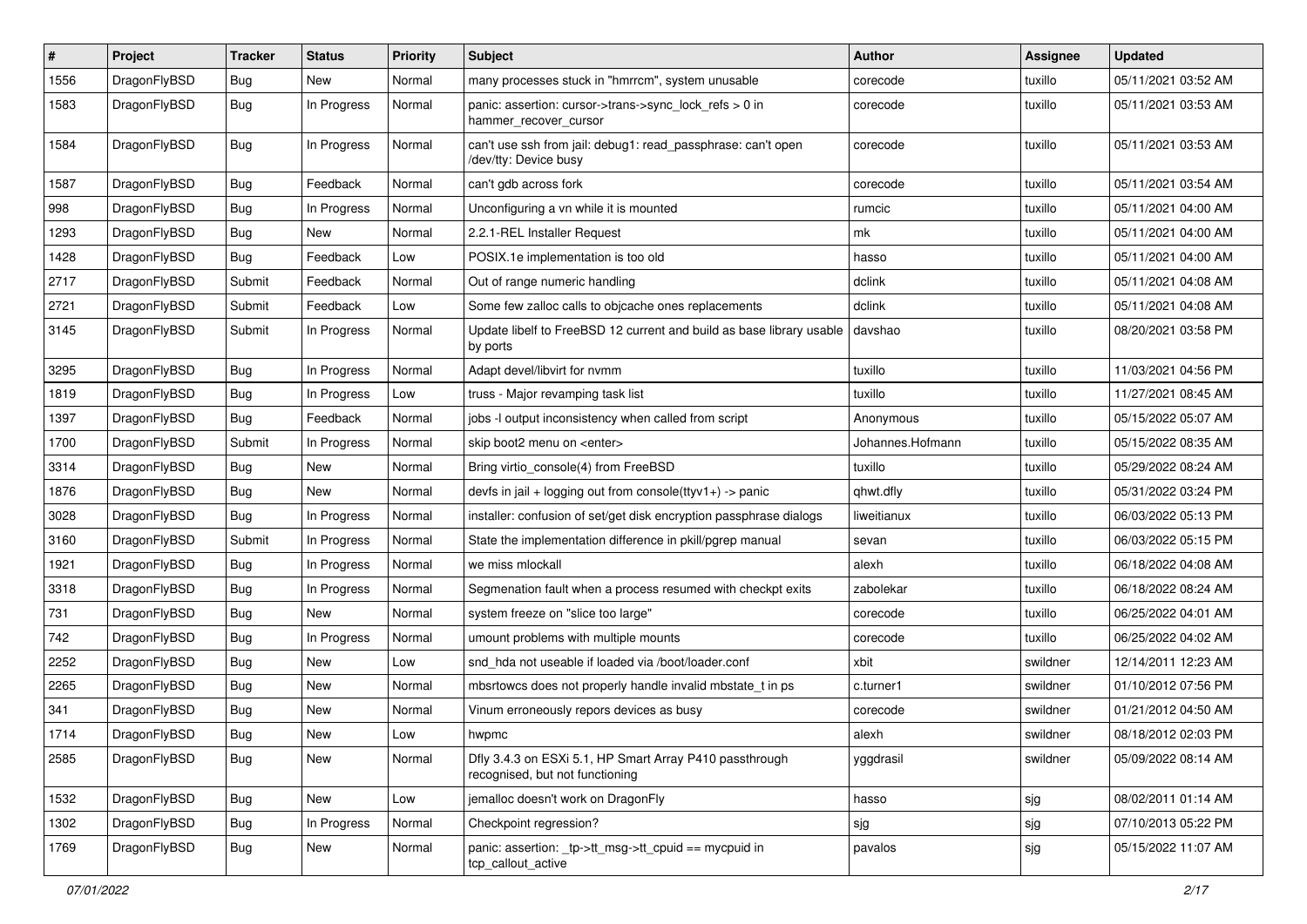| $\vert$ # | Project      | <b>Tracker</b> | <b>Status</b> | <b>Priority</b> | <b>Subject</b>                                                                                                                                           | <b>Author</b> | Assignee  | <b>Updated</b>      |
|-----------|--------------|----------------|---------------|-----------------|----------------------------------------------------------------------------------------------------------------------------------------------------------|---------------|-----------|---------------------|
| 2825      | DragonFlyBSD | Bug            | <b>New</b>    | High            | 3x dhclient = hanging system (objcache exhausted)                                                                                                        | jaccovonb     | sepherosa | 05/11/2021 03:55 AM |
| 168       | DragonFlyBSD | <b>Bug</b>     | In Progress   | Normal          | Livelocked limit engaged while trying to setup IPW wireless                                                                                              | mschacht      | sepherosa | 05/11/2021 04:05 AM |
| 2746      | DragonFlyBSD | <b>Bug</b>     | <b>New</b>    | Normal          | some fraction of xterms started from the xmonad window manager<br>get killed with SIGALRM                                                                | isenmann      | profmakx  | 12/28/2014 02:51 AM |
| 600       | DragonFlyBSD | <b>Bug</b>     | <b>New</b>    | Low             | /sys/libkern/karc4random                                                                                                                                 | robin_carey5  | profmakx  | 01/19/2015 03:07 AM |
| 2822      | DragonFlyBSD | <b>Bug</b>     | New           | Normal          | USB 3.0 stick throws "reading primary partition table: error<br>accessing offset 000[] for 152" error, while the stick works on any<br>other OS I tested | revuwa        | profmakx  | 06/29/2015 05:56 AM |
| 2549      | DragonFlyBSD | <b>Bug</b>     | In Progress   | Normal          | netgraph7: Kernel page fault.                                                                                                                            | russiane39    | nant      | 05/10/2013 11:20 PM |
| 679       | DragonFlyBSD | <b>Bug</b>     | <b>New</b>    | Low             | Netgraph backward compatibility for old *LEN constants                                                                                                   | nant          | nant      | 02/18/2014 05:45 AM |
| 1969      | DragonFlyBSD | <b>Bug</b>     | New           | Normal          | pf-related network problem                                                                                                                               | pavalos       | lentferj  | 02/01/2011 06:57 PM |
| 385       | DragonFlyBSD | <b>Bug</b>     | Feedback      | Low             | Mail archive address removal                                                                                                                             | justin        | justin    | 03/09/2013 11:24 AM |
| 1946      | DragonFlyBSD | <b>Bug</b>     | <b>New</b>    | Normal          | ieee80211 panic                                                                                                                                          | pavalos       | josepht   | 01/27/2011 06:00 PM |
| 1964      | DragonFlyBSD | <b>Bug</b>     | New           | Normal          | iwn (panic assertion : wlan assert serialized)                                                                                                           | sjmm.ptr      | josepht   | 02/01/2011 12:57 PM |
| 2870      | DragonFlyBSD | Bug            | <b>New</b>    | High            | Broken text and icons when glamor acceleration is used                                                                                                   | 375gnu        | ftigeot   | 01/31/2016 12:13 AM |
| 3031      | DragonFlyBSD | Submit         | In Progress   | Normal          | Update drm/radeon to Linux 4.7.10 as much as possible                                                                                                    | davshao       | ftigeot   | 08/19/2021 12:33 PM |
| 1593      | DragonFlyBSD | Bug            | Feedback      | Normal          | panic: assertion: $ccb == ap \rightarrow ap$ err $ccb$ in ahci put err $ccb$                                                                             | ftigeot       | ftigeot   | 05/15/2022 05:09 AM |
| 2037      | DragonFlyBSD | Bug            | Feedback      | Normal          | Panic Bad link elm while building packages                                                                                                               | ftigeot       | dillon    | 04/21/2011 07:20 AM |
| 2092      | DragonFlyBSD | <b>Bug</b>     | New           | Normal          | Panic: Bad link elm 0x next->prev != elm                                                                                                                 | masterblaster | dillon    | 12/04/2011 12:49 PM |
| 2819      | DragonFlyBSD | Bug            | In Progress   | Normal          | Random micro system freezes after a week of uptime                                                                                                       | ftigeot       | dillon    | 08/16/2015 08:46 PM |
| 3154      | DragonFlyBSD | Submit         | New           | Normal          | Update serial handling in bootloader                                                                                                                     | ddegroot      | dillon    | 11/06/2018 11:21 PM |
| 1411      | DragonFlyBSD | Bug            | Feedback      | Normal          | Burning doesn't work with ahci(4)                                                                                                                        | hasso         | dillon    | 05/11/2021 04:00 AM |
| 1831      | DragonFlyBSD | <b>Bug</b>     | Feedback      | High            | HAMMER "malloc limit exceeded" panic                                                                                                                     | eocallaghan   | dillon    | 06/04/2022 04:38 AM |
| 1127      | DragonFlyBSD | <b>Bug</b>     | Feedback      | Low             | cdrom drive not detected                                                                                                                                 | tgr           | corecode  | 01/15/2015 08:55 AM |
| 1430      | DragonFlyBSD | <b>Bug</b>     | <b>New</b>    | Normal          | Buggy w(1)?                                                                                                                                              | hasso         | alexh     | 11/24/2010 08:09 AM |
| 1538      | DragonFlyBSD | <b>Bug</b>     | <b>New</b>    | Low             | mountroot should probe file systems                                                                                                                      | corecode      | alexh     | 11/24/2010 06:35 PM |
| 2100      | DragonFlyBSD | <b>Bug</b>     | Feedback      | Normal          | devfs related panic                                                                                                                                      | sepherosa     | alexh     | 07/10/2011 02:29 PM |
| 2353      | DragonFlyBSD | Bug            | In Progress   | Normal          | panic: assertion "gd->gd_spinlocks_wr == 0" failed in<br>bsd4 schedulerclock                                                                             | jaydg         | alexh     | 11/28/2012 01:57 AM |
| 1861      | DragonFlyBSD | <b>Bug</b>     | New           | Normal          | panic via kprintf (lockmgr called in a hard section)                                                                                                     | vsrinivas     |           | 10/11/2010 12:56 AM |
| 1786      | DragonFlyBSD | <b>Bug</b>     | New           | Normal          | Calling NULL function pointer initiates panic loop                                                                                                       | sjg           |           | 10/11/2010 05:28 PM |
| 1882      | DragonFlyBSD | <b>Bug</b>     | New           | Low             | Idea for handling new USB vendor/device codes                                                                                                            | bmk           |           | 10/20/2010 12:15 PM |
| 1907      | DragonFlyBSD | Bug            | New           | Normal          | Hammer crash in hammer_flusher_flush()                                                                                                                   | swildner      |           | 11/11/2010 05:07 AM |
| 1913      | DragonFlyBSD | <b>Bug</b>     | New           | Normal          | panic: assertion: ip->flush_state != HAMMER_FST_FLUSH in<br>hammer_flush_inode_core                                                                      | swildner      |           | 11/20/2010 05:27 PM |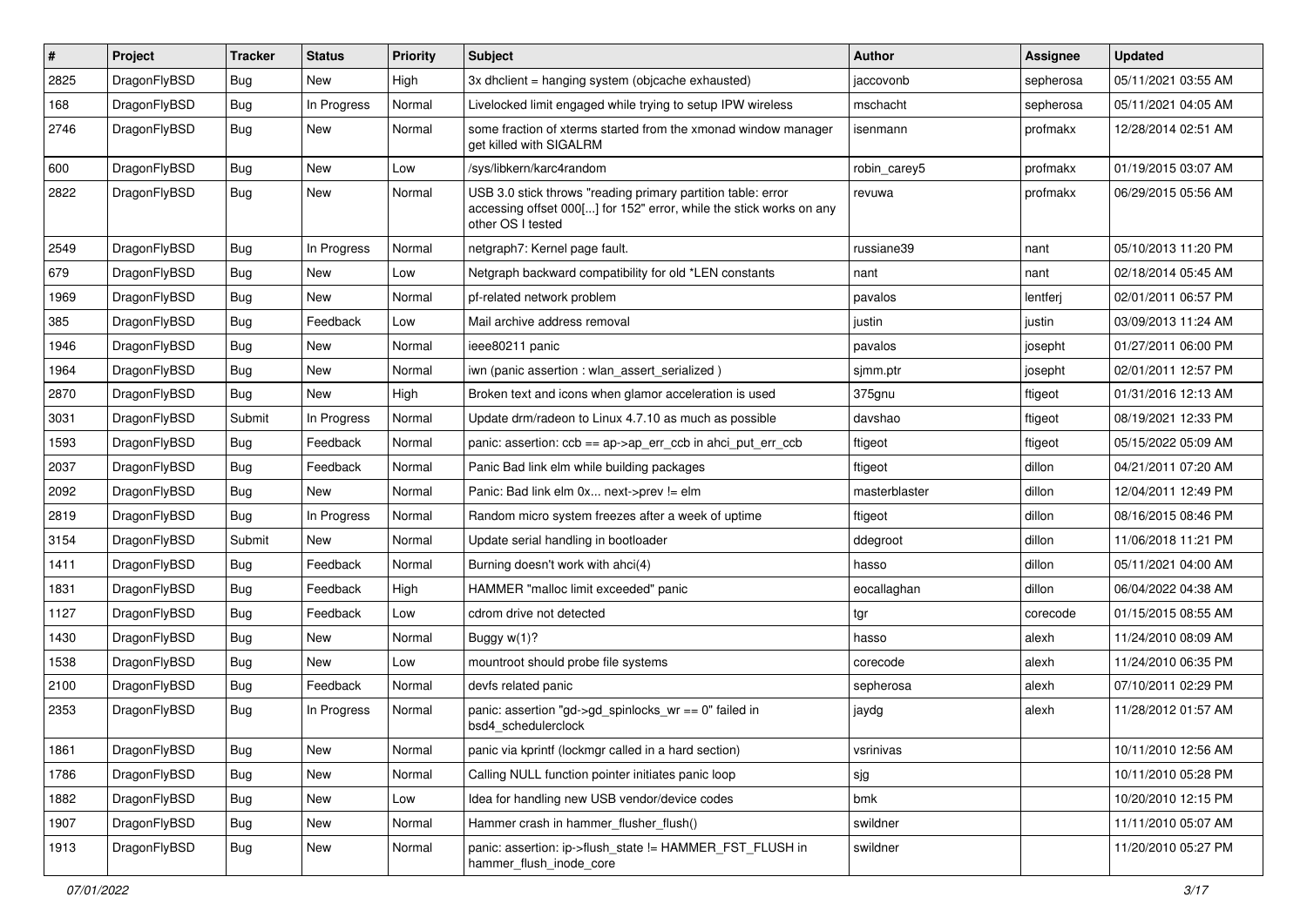| #    | Project      | <b>Tracker</b> | <b>Status</b> | <b>Priority</b> | Subject                                                                                                                                                                                           | Author             | <b>Assignee</b> | <b>Updated</b>      |
|------|--------------|----------------|---------------|-----------------|---------------------------------------------------------------------------------------------------------------------------------------------------------------------------------------------------|--------------------|-----------------|---------------------|
| 1916 | DragonFlyBSD | Bug            | <b>New</b>    | Normal          | Constant crashes on x86_64 with UFS                                                                                                                                                               | lentferj           |                 | 11/21/2010 07:40 PM |
| 1920 | DragonFlyBSD | Bug            | <b>New</b>    | High            | system hangs                                                                                                                                                                                      | zhtw               |                 | 11/22/2010 08:59 AM |
| 1917 | DragonFlyBSD | Bug            | New           | Normal          | panic: assertion: (RB_EMPTY(&ip->rec_tree) && (ip->flags &<br>HAMMER_INODE_XDIRTY) == 0)    (!RB_EMPTY(&ip->rec_tree)<br>&& (ip->flags & HAMMER INODE XDIRTY) != 0) in<br>hammer flush inode done | qhwt.dfly          |                 | 11/24/2010 03:23 AM |
| 1923 | DragonFlyBSD | Bug            | <b>New</b>    | Normal          | Abysmal NFS performance with IPv6                                                                                                                                                                 | ftigeot            |                 | 12/05/2010 09:34 PM |
| 1463 | DragonFlyBSD | Bug            | <b>New</b>    | Normal          | Mountroot before drives are initialized                                                                                                                                                           | elekktretterr      |                 | 12/07/2010 01:30 PM |
| 1935 | DragonFlyBSD | Bug            | <b>New</b>    | Normal          | mouse does not work after switching between x and console                                                                                                                                         | shamaz             |                 | 12/13/2010 10:06 AM |
| 1939 | DragonFlyBSD | Bug            | <b>New</b>    | Normal          | Panic on nightly build and stress test box                                                                                                                                                        | lentferj           |                 | 12/18/2010 08:41 AM |
| 599  | DragonFlyBSD | <b>Bug</b>     | <b>New</b>    | Urgent          | 1.9.0 reproducable panic                                                                                                                                                                          | pavalos            |                 | 12/22/2010 01:08 AM |
| 1941 | DragonFlyBSD | Bug            | <b>New</b>    | Normal          | wlan config crash                                                                                                                                                                                 | abandon.every.hope |                 | 12/24/2010 07:54 PM |
| 1943 | DragonFlyBSD | <b>Bug</b>     | <b>New</b>    | Normal          | hammer assertion panic                                                                                                                                                                            | peter              |                 | 12/27/2010 12:45 AM |
| 1944 | DragonFlyBSD | Bug            | New           | Normal          | panic: backing object 0xdea7b258 was somehow re-referenced<br>during collapse!                                                                                                                    | sepherosa          |                 | 12/27/2010 02:06 AM |
| 1951 | DragonFlyBSD | Bug            | <b>New</b>    | Normal          | dma timeouts at phyaddr on a good hdd                                                                                                                                                             | peur.neu           |                 | 01/04/2011 07:12 AM |
| 1959 | DragonFlyBSD | Bug            | <b>New</b>    | Normal          | DFBSD v2.9.1.422.gc98f2 - Panic during boot - IPv6 and PF                                                                                                                                         | tuxillo            |                 | 01/13/2011 03:37 AM |
| 1884 | DragonFlyBSD | Bug            | New           | Normal          | System completely freezes while listening music (devbuf: malloc<br>limit exceeded)                                                                                                                | shamaz             |                 | 01/24/2011 05:00 PM |
| 1961 | DragonFlyBSD | Bug            | <b>New</b>    | Normal          | Can't create dump from DDB                                                                                                                                                                        | shamaz             |                 | 01/29/2011 09:02 PM |
| 1949 | DragonFlyBSD | <b>Bug</b>     | <b>New</b>    | Normal          | iwn panic                                                                                                                                                                                         | pavalos            |                 | 01/30/2011 03:21 AM |
| 1873 | DragonFlyBSD | <b>Bug</b>     | New           | Normal          | Panic upon usb mouse detach and reattaching                                                                                                                                                       | rumcic             |                 | 02/01/2011 09:53 AM |
| 1990 | DragonFlyBSD | Bug            | <b>New</b>    | Normal          | /mnt too large to mount                                                                                                                                                                           | peur.neu           |                 | 02/16/2011 11:24 PM |
| 2020 | DragonFlyBSD | <b>Bug</b>     | New           | Low             | Port brcm80211 driver from Linux to DragonFly BSD                                                                                                                                                 | studer             |                 | 03/05/2011 10:54 PM |
| 2008 | DragonFlyBSD | Bug            | <b>New</b>    | Normal          | lwkt setcpu remote: td->td flags 00800621 console flood                                                                                                                                           | pavalos            |                 | 03/06/2011 09:37 PM |
| 2004 | DragonFlyBSD | Bug            | <b>New</b>    | Normal          | LWKT WAIT IPIQ panic                                                                                                                                                                              | steve              |                 | 03/08/2011 05:46 PM |
| 1984 | DragonFlyBSD | <b>Bug</b>     | New           | Normal          | hammer mount fails after crash - HAMMER: FIFO record bad head<br>signature                                                                                                                        | thomas.nikolajsen  |                 | 03/08/2011 06:57 PM |
| 2048 | DragonFlyBSD | <b>Bug</b>     | <b>New</b>    | Normal          | panic: ffs_sync: rofs mod                                                                                                                                                                         | pavalos            |                 | 04/12/2011 05:45 AM |
| 2051 | DragonFlyBSD | i Bug          | New           | Normal          | No ipv6 lan route entry created on 2.10                                                                                                                                                           | ftigeot            |                 | 04/21/2011 10:37 AM |
| 2055 | DragonFlyBSD | Bug            | New           | Normal          | $ssh + IPV6 + bridge \Rightarrow$ connection freezes                                                                                                                                              | steve              |                 | 04/24/2011 07:13 PM |
| 2052 | DragonFlyBSD | <b>Bug</b>     | New           | Normal          | Kernel panic: CPU APIC ID out of range                                                                                                                                                            | Anonymous          |                 | 05/02/2011 11:06 AM |
| 1874 | DragonFlyBSD | <b>Bug</b>     | New           | Normal          | mpd listening on all IPs, accepting only on one                                                                                                                                                   | rumcic             |                 | 05/08/2011 01:01 PM |
| 2075 | DragonFlyBSD | Bug            | New           | Normal          | pflogd on x86 64                                                                                                                                                                                  | fanch              |                 | 05/16/2011 04:04 PM |
| 2072 | DragonFlyBSD | Bug            | New           | Normal          | Fatal trap 12: stopped at lwkt_send_ipiq3                                                                                                                                                         | rumcic             |                 | 05/17/2011 04:12 AM |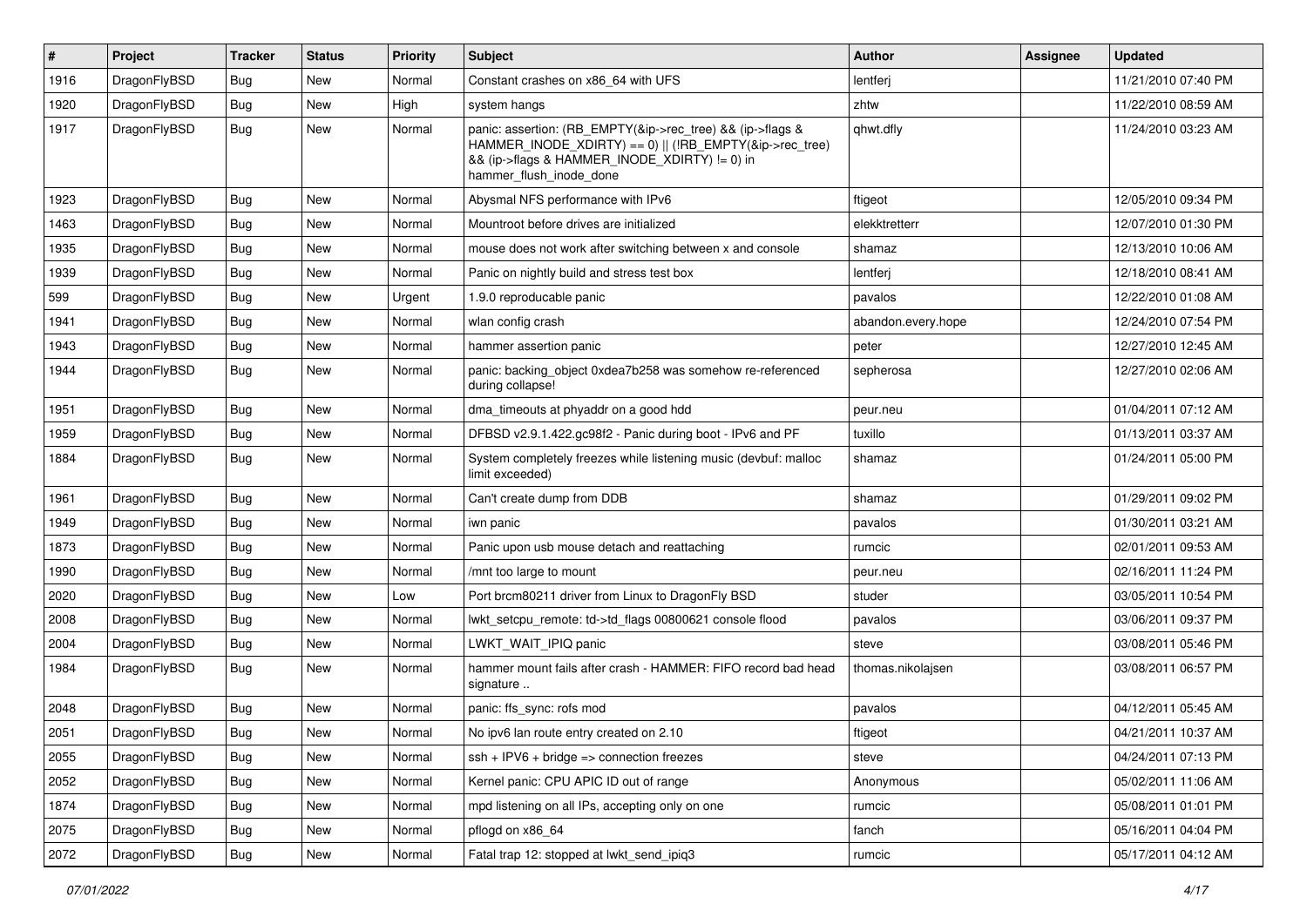| $\pmb{\#}$ | Project      | <b>Tracker</b> | <b>Status</b> | <b>Priority</b> | <b>Subject</b>                                                                                | <b>Author</b> | Assignee | Updated             |
|------------|--------------|----------------|---------------|-----------------|-----------------------------------------------------------------------------------------------|---------------|----------|---------------------|
| 2077       | DragonFlyBSD | <b>Bug</b>     | <b>New</b>    | Normal          | USB devices conflicting                                                                       | srussell      |          | 05/17/2011 05:12 PM |
| 2078       | DragonFlyBSD | <b>Bug</b>     | <b>New</b>    | Normal          | DFBSD i386 v2.11.0.201.g3ed2f - Panic during installworld into a<br>vn0 device                | tuxillo       |          | 05/19/2011 07:50 PM |
| 2082       | DragonFlyBSD | <b>Bug</b>     | <b>New</b>    | Normal          | dfbsd 2.10.1 amd64 - mc port build error with 'bmake bin-install'                             | sun-doctor    |          | 05/25/2011 07:18 PM |
| 2080       | DragonFlyBSD | Bug            | <b>New</b>    | Normal          | panic: lockmgr thrd sleep: called from interrupt, ipi, or hard code<br>section                | rumcic        |          | 05/30/2011 05:06 PM |
| 2085       | DragonFlyBSD | <b>Bug</b>     | New           | Normal          | panic: assertion: (m->flags & PG_MAPPED) == 0 in<br>vm_page_free_toq                          | vsrinivas     |          | 06/10/2011 07:48 AM |
| 2071       | DragonFlyBSD | <b>Bug</b>     | <b>New</b>    | High            | Panic on assertion: $(int)(flag->seq - seq) > 0$ in hammer flusher flush<br>after inode error | vsrinivas     |          | 06/12/2011 07:59 AM |
| 2094       | DragonFlyBSD | <b>Bug</b>     | <b>New</b>    | Normal          | Segfault when gdb printing backtrace from core dump                                           | greenrd       |          | 06/25/2011 04:14 PM |
| 2095       | DragonFlyBSD | Bug            | <b>New</b>    | Low             | Running installer post-install: Unsupported DFUI transport "                                  | greenrd       |          | 06/26/2011 09:20 AM |
| 1867       | DragonFlyBSD | Bug            | <b>New</b>    | Normal          | it(4) motherboard and fan problems                                                            | tuxillo       |          | 07/08/2011 10:48 AM |
| 2099       | DragonFlyBSD | Bug            | <b>New</b>    | Normal          | page fault panic in vm system                                                                 | pavalos       |          | 07/10/2011 08:51 AM |
| 2104       | DragonFlyBSD | Bug            | <b>New</b>    | Normal          | network configuration seg. fault on install CD                                                | navratil      |          | 07/26/2011 07:55 AM |
| 2107       | DragonFlyBSD | Bug            | <b>New</b>    | Normal          | 2.10.1 sata dvd drive issue                                                                   | ausppc        |          | 07/31/2011 08:41 PM |
| 2117       | DragonFlyBSD | <b>Bug</b>     | <b>New</b>    | High            | ACPI and/or bce(4) problem with 2.11.0.673.g0d557 on HP DL380<br>G <sub>6</sub>               | pauska        |          | 08/22/2011 10:15 AM |
| 2115       | DragonFlyBSD | <b>Bug</b>     | <b>New</b>    | Normal          | [msk] system freeze after receive some paquet                                                 | bsdsx         |          | 08/22/2011 10:22 AM |
| 2123       | DragonFlyBSD | <b>Bug</b>     | <b>New</b>    | Normal          | hammer is losing files                                                                        | schmir        |          | 08/30/2011 07:56 PM |
| 2125       | DragonFlyBSD | <b>Bug</b>     | <b>New</b>    | Normal          | Weird garbage in dmesg                                                                        | herrgard      |          | 08/30/2011 08:04 PM |
| 2124       | DragonFlyBSD | Bug            | <b>New</b>    | Normal          | getty repeating too quickly on port /dev/ttyv0                                                | sgeorge.ml    |          | 09/01/2011 04:28 AM |
| 2129       | DragonFlyBSD | Bug            | <b>New</b>    | Normal          | DFBSD v2.11.0.661.gf9438 i386 - panic: lockmgr thrd sleep                                     | tuxillo       |          | 09/05/2011 09:49 AM |
| 2138       | DragonFlyBSD | <b>Bug</b>     | <b>New</b>    | Normal          | > 100% CPU usage                                                                              | robin.carey1  |          | 09/26/2011 12:20 PM |
| 2140       | DragonFlyBSD | Bug            | New           | High            | hammer io delallocate panic with 'duplicate entry' message                                    | ttw           |          | 10/07/2011 12:22 PM |
| 2153       | DragonFlyBSD | Bug            | <b>New</b>    | Normal          | Too many unuseful warnings at boot                                                            | juanfra684    |          | 10/18/2011 10:16 PM |
| 2154       | DragonFlyBSD | <b>Bug</b>     | <b>New</b>    | Normal          | vkernel copyout() doesn't return EFAULT on error                                              | vsrinivas     |          | 10/20/2011 03:53 AM |
| 2158       | DragonFlyBSD | Bug            | <b>New</b>    | Normal          | iwn panics with assertion on boot.                                                            | eocallaghan   |          | 10/24/2011 04:13 PM |
| 2164       | DragonFlyBSD | <b>Bug</b>     | <b>New</b>    | Normal          | panic on reboot from usb.                                                                     | eocallaghan   |          | 10/27/2011 09:29 AM |
| 2161       | DragonFlyBSD | Bug            | <b>New</b>    | Normal          | Outdated xorg.conf file gets installed into etc and screws up mouse                           | eocallaghan   |          | 10/27/2011 01:51 PM |
| 2166       | DragonFlyBSD | Bug            | <b>New</b>    | Normal          | DFBSD v2.13.0.109.g05b9d - Strange lockups                                                    | tuxillo       |          | 10/29/2011 11:20 AM |
| 2045       | DragonFlyBSD | Bug            | <b>New</b>    | Normal          | ral(4): Fatal trap 12: page fault while in kernel mode (two panics)                           | herrgard      |          | 11/03/2011 05:34 PM |
| 2171       | DragonFlyBSD | Bug            | New           | Normal          | DFBSD v2.13.0.151.gdc8442 - panic: assertion "(*ptep &<br>$(PG$ MANAGED PG V)) == PG V"       | tuxillo       |          | 11/04/2011 05:06 PM |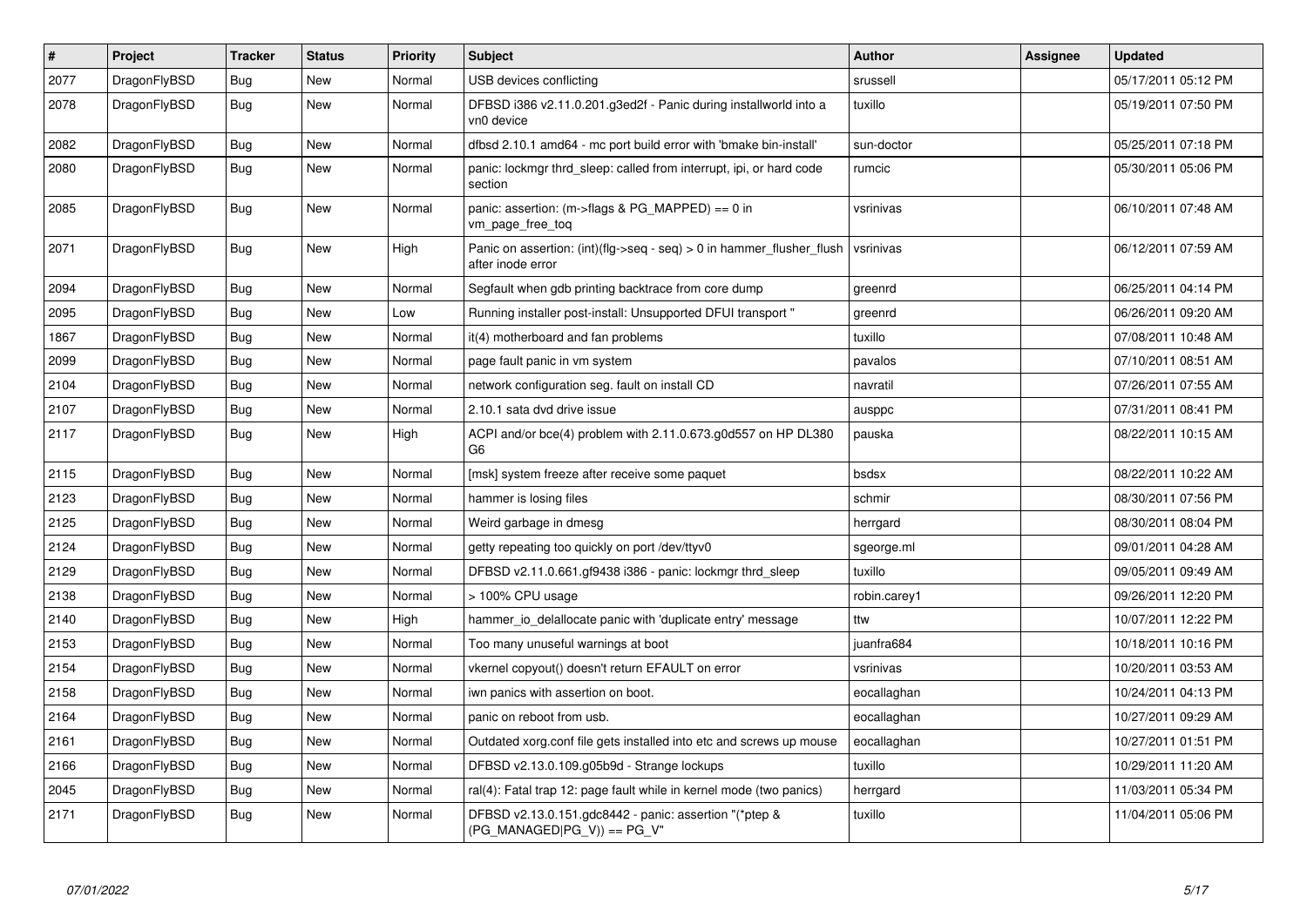| #    | Project      | <b>Tracker</b> | <b>Status</b> | <b>Priority</b> | Subject                                                                                                    | <b>Author</b> | Assignee | <b>Updated</b>      |
|------|--------------|----------------|---------------|-----------------|------------------------------------------------------------------------------------------------------------|---------------|----------|---------------------|
| 2098 | DragonFlyBSD | Submit         | New           | Normal          | [PATCH] correct ath man page example<br>(/usr/src/share/man/man4/ath.4)                                    | nobody        |          | 11/15/2011 12:27 AM |
| 2199 | DragonFlyBSD | <b>Bug</b>     | New           | Normal          | screen segfaults if utmpx isn't present                                                                    | pavalos       |          | 11/15/2011 10:52 PM |
| 2210 | DragonFlyBSD | <b>Bug</b>     | <b>New</b>    | Normal          | Bugtracker cannot assign default project for new users                                                     | ahuete.devel  |          | 11/17/2011 11:30 AM |
| 2224 | DragonFlyBSD | <b>Bug</b>     | New           | Normal          | v2.13.0.291.gaa7ec - Panic on fq while installing world                                                    | tuxillo       |          | 11/18/2011 01:40 AM |
| 2245 | DragonFlyBSD | <b>Bug</b>     | New           | Normal          | panic: assertion "ref < &td->td_toks_end" failed in lwkt_gettoken at<br>/usr/src/sys/kern/lwkt_token.c:588 | juanfra684    |          | 11/22/2011 07:41 PM |
| 2248 | DragonFlyBSD | Bug            | New           | Normal          | sysctl panic                                                                                               | pavalos       |          | 11/23/2011 06:23 PM |
| 2167 | DragonFlyBSD | <b>Bug</b>     | New           | Normal          | shutdown/reboot fails after uptime msg                                                                     | marino        |          | 11/28/2011 03:01 AM |
| 2254 | DragonFlyBSD | Bug            | New           | Normal          | panic: assertion "ref < &td->td_toks_end" failed in lwkt_gettoken at<br>/usr/src/sys/kern/lwkt_token.c:588 | eocallaghan   |          | 12/05/2011 10:21 PM |
| 2282 | DragonFlyBSD | <b>Bug</b>     | In Progress   | Normal          | gdb segfaults with certain corefiles                                                                       | tuxillo       |          | 01/18/2012 04:40 PM |
| 2141 | DragonFlyBSD | <b>Bug</b>     | <b>New</b>    | Urgent          | loader and/or documentation broken                                                                         | sjg           |          | 01/20/2012 10:51 AM |
| 2283 | DragonFlyBSD | <b>Bug</b>     | New           | Normal          | DFBSD DragonFly v2.13.0.957.g4f459 - pmap_release: page<br>should already be gone 0xc27120bc               | tuxillo       |          | 01/23/2012 03:03 AM |
| 2292 | DragonFlyBSD | Bug            | <b>New</b>    | Normal          | re interface with jumbo frames (mtu larger than 1500) hangs after<br>some traffic                          | Anonymous     |          | 01/31/2012 12:11 AM |
| 2306 | DragonFlyBSD | Bug            | New           | Normal          | a crash starts the kernel debugger in text mode, but just reboots in X                                     | phma          |          | 02/11/2012 08:02 PM |
| 2308 | DragonFlyBSD | <b>Bug</b>     | <b>New</b>    | Normal          | System freeze when unloading snd_hda                                                                       | jaydg         |          | 02/19/2012 07:15 AM |
| 2297 | DragonFlyBSD | <b>Bug</b>     | <b>New</b>    | Normal          | strange NFS (client) error messages / problems                                                             | Anonymous     |          | 02/19/2012 02:59 PM |
| 2311 | DragonFlyBSD | <b>Bug</b>     | New           | Normal          | Xorg crash having something to do with drm                                                                 | phma          |          | 02/22/2012 09:59 AM |
| 2319 | DragonFlyBSD | <b>Bug</b>     | New           | Normal          | crypt/passwd forward compat                                                                                | c.turner1     |          | 02/28/2012 12:39 PM |
| 2081 | DragonFlyBSD | <b>Bug</b>     | Feedback      | Normal          | Panic on device "detach" / "failure"                                                                       | vsrinivas     |          | 02/29/2012 07:11 AM |
| 1860 | DragonFlyBSD | <b>Bug</b>     | Feedback      | Normal          | Panic while creating UFS fs on vn(4) for initrd                                                            | matthias      |          | 02/29/2012 07:16 AM |
| 1669 | DragonFlyBSD | <b>Bug</b>     | In Progress   | Normal          | Drive wont open using button                                                                               | elekktretterr |          | 02/29/2012 12:05 PM |
| 2324 | DragonFlyBSD | Bug            | New           | Normal          | natacotrol support > 2TB not working even after the ftigeot patch                                          | zenny         |          | 03/03/2012 01:00 AM |
| 2331 | DragonFlyBSD | <b>Bug</b>     | New           | Normal          | reading mouse mode from unopen file descriptor hangs mouse<br>driver                                       | phma          |          | 03/14/2012 09:43 AM |
| 2090 | DragonFlyBSD | <b>Bug</b>     | Feedback      | Normal          | snd_hda does not support headphone automute                                                                | justin        |          | 03/29/2012 08:03 PM |
| 2345 | DragonFlyBSD | Bug            | In Progress   | Normal          | DFBSD v3.1.0.457.gd679f - NFS panic on diskless station                                                    | tuxillo       |          | 04/07/2012 05:22 PM |
| 2351 | DragonFlyBSD | <b>Bug</b>     | In Progress   | Normal          | DFBSD v3.1.0.579.g44ccf - Stuck during startup, random freezes                                             | tuxillo       |          | 04/24/2012 08:21 AM |
| 2316 | DragonFlyBSD | <b>Bug</b>     | New           | Normal          | Ungraceful invalid password handling for adding a new user in the<br>installer                             | rune          |          | 04/27/2012 11:23 PM |
| 2061 | DragonFlyBSD | <b>Bug</b>     | New           | Normal          | USB keyboard boot panic                                                                                    | sjg           |          | 05/04/2012 12:20 AM |
| 2371 | DragonFlyBSD | <b>Bug</b>     | New           | Normal          | Timezone problem with America/Sao_Paulo                                                                    | raitech       |          | 05/17/2012 01:42 PM |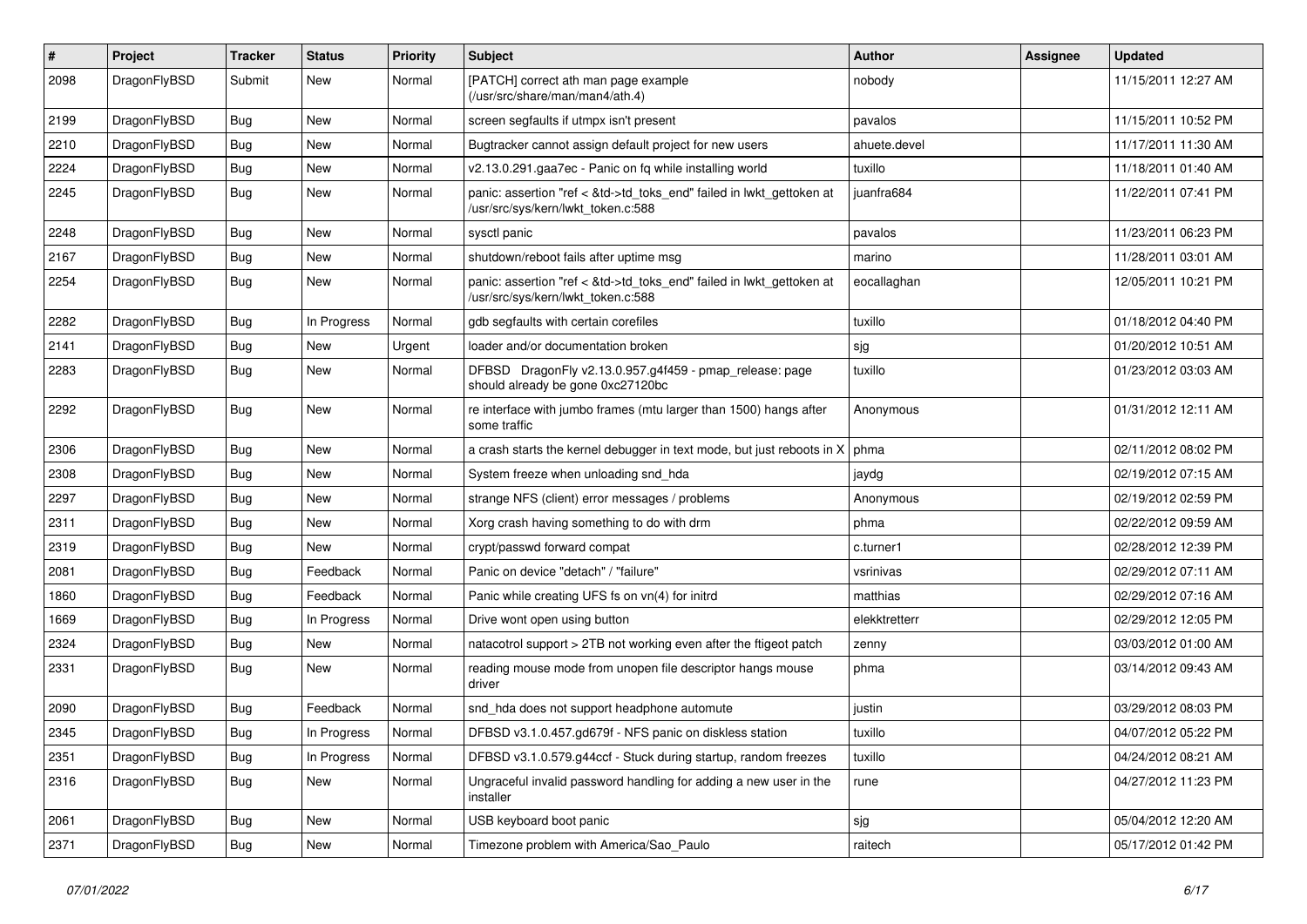| $\sharp$ | Project      | <b>Tracker</b> | <b>Status</b> | <b>Priority</b> | <b>Subject</b>                                                                                                               | <b>Author</b>     | Assignee | <b>Updated</b>      |
|----------|--------------|----------------|---------------|-----------------|------------------------------------------------------------------------------------------------------------------------------|-------------------|----------|---------------------|
| 2387     | DragonFlyBSD | <b>Bug</b>     | <b>New</b>    | Normal          | hammer ignores -t during dedup                                                                                               | phma              |          | 06/17/2012 12:30 PM |
| 2389     | DragonFlyBSD | Bug            | <b>New</b>    | Normal          | computer crashed while listing processes                                                                                     | phma              |          | 06/18/2012 02:49 PM |
| 2084     | DragonFlyBSD | <b>Bug</b>     | New           | Normal          | DFBSD v2.11.0.242.g4d317 - panic: zone: entry not free                                                                       | tuxillo           |          | 07/03/2012 01:23 AM |
| 2347     | DragonFlyBSD | Bug            | Feedback      | High            | Hammer PFSes destroy does not give back full space allocated to<br><b>PFS</b>                                                | sgeorge           |          | 07/19/2012 01:11 AM |
| 2369     | DragonFlyBSD | Bug            | <b>New</b>    | Normal          | panic: Bad link elm 0xffffffe07edf6068 next->prev != elm                                                                     | jaydg             |          | 08/15/2012 03:04 AM |
| 2403     | DragonFlyBSD | Bug            | <b>New</b>    | Low             | newfs -E doesn't handle /dev/serno device names properly                                                                     | ftigeot           |          | 08/17/2012 05:07 AM |
| 2412     | DragonFlyBSD | <b>Bug</b>     | New           | Normal          | wlan0 fails to get address via dhclient                                                                                      | nonsolosoft       |          | 08/30/2012 05:55 AM |
| 2296     | DragonFlyBSD | Bug            | In Progress   | High            | panic: assertion "m->wire count > 0" failed                                                                                  | thomas.nikolajsen |          | 08/30/2012 06:09 AM |
| 2182     | DragonFlyBSD | Bug            | New           | Normal          | if msk PHY FIFO underrun/overflow                                                                                            | nonsolosoft       |          | 09/03/2012 06:39 AM |
| 2423     | DragonFlyBSD | <b>Bug</b>     | New           | Urgent          | After multiple panics/locks, hitting KKASSERT in<br>hammer_init_cursor                                                       | rumcic            |          | 09/18/2012 02:28 AM |
| 2421     | DragonFlyBSD | Bug            | <b>New</b>    | High            | Kernel panic: vm_fault: page 0xc0f70000 not busy!                                                                            | lentferj          |          | 10/03/2012 08:16 AM |
| 2430     | DragonFlyBSD | <b>Bug</b>     | <b>New</b>    | Normal          | Alternate Password Hash method                                                                                               | robin.carey1      |          | 10/07/2012 06:28 AM |
| 1525     | DragonFlyBSD | Bug            | <b>New</b>    | Normal          | boehm-gc problems                                                                                                            | hasso             |          | 10/13/2012 07:13 PM |
| 2434     | DragonFlyBSD | <b>Bug</b>     | <b>New</b>    | Normal          | BTX Halted - Boot fails on USB/GUI                                                                                           | lucmv             |          | 10/17/2012 08:12 PM |
| 2444     | DragonFlyBSD | <b>Bug</b>     | New           | Normal          | Crash during Hammer overnight cleanup                                                                                        | justin            |          | 11/04/2012 07:58 AM |
| 2453     | DragonFlyBSD | <b>Bug</b>     | <b>New</b>    | Normal          | panic: assertion "gd->gd_spinlocks == 0" failed                                                                              | Johannes.Hofmann  |          | 11/12/2012 12:54 PM |
| 2499     | DragonFlyBSD | <b>Bug</b>     | In Progress   | Urgent          | DRAGONFLY_3_2 lockd not responding correctly                                                                                 | Nerzhul           |          | 01/22/2013 12:47 PM |
| 2436     | DragonFlyBSD | Bug            | New           | Normal          | panic: assertion "lp->lwp_qcpu == dd->cpuid" failed in<br>dfly_acquire_curproc                                               | thomas.nikolajsen |          | 01/23/2013 11:07 AM |
| 2396     | DragonFlyBSD | Bug            | Feedback      | High            | Latest 3.1 development version core dumps while destroying master<br><b>PFS</b>                                              | sgeorge           |          | 01/23/2013 04:10 PM |
| 2288     | DragonFlyBSD | Bug            | Feedback      | Normal          | Random IO performance loss introduced since January 1st                                                                      | lentferj          |          | 01/23/2013 04:21 PM |
| 2493     | DragonFlyBSD | <b>Bug</b>     | New           | Normal          | vidcontrol: invalid video mode name                                                                                          | Svarov            |          | 01/24/2013 09:55 AM |
| 2520     | DragonFlyBSD | Bug            | <b>New</b>    | Normal          | panic: assertion "IS_SERIALIZED((ifp->if_serializer))" failed in<br>if_default_serialize_assert at /usr/src/sys/net/if.c:437 | ano               |          | 03/09/2013 12:14 AM |
| 331      | DragonFlyBSD | Bug            | In Progress   | Normal          | ftpsesame (aka Bridging S01E03)                                                                                              | bastyaelvtars     |          | 03/09/2013 12:28 PM |
| 725      | DragonFlyBSD | <b>Bug</b>     | In Progress   | Low             | 'make distribution' fails w/'ro' /usr/obj                                                                                    | c.turner          |          | 03/09/2013 01:01 PM |
| 1144     | DragonFlyBSD | <b>Bug</b>     | Feedback      | Normal          | Incorrect clock under KVM                                                                                                    | msylvan           |          | 03/09/2013 01:17 PM |
| 1563     | DragonFlyBSD | Bug            | Feedback      | Normal          | reset(1) doesn't reset terminal to the defaults                                                                              | hasso             |          | 03/10/2013 04:17 AM |
| 1502     | DragonFlyBSD | <b>Bug</b>     | In Progress   | Normal          | Lock while deleting files from nohistory HAMMER directories                                                                  | hasso             |          | 03/10/2013 04:28 AM |
| 1489     | DragonFlyBSD | <b>Bug</b>     | Feedback      | Normal          | panic: ufs_dirbad: bad dir                                                                                                   | rumcic            |          | 03/10/2013 04:34 AM |
| 1249     | DragonFlyBSD | <b>Bug</b>     | Feedback      | Normal          | panic: ffs_vfree: freeing free inode                                                                                         | rumcic            |          | 03/10/2013 05:13 AM |
| 1250     | DragonFlyBSD | <b>Bug</b>     | Feedback      | Normal          | Panic upon plugging an USB flash drive into the machine                                                                      | rumcic            |          | 03/10/2013 05:17 AM |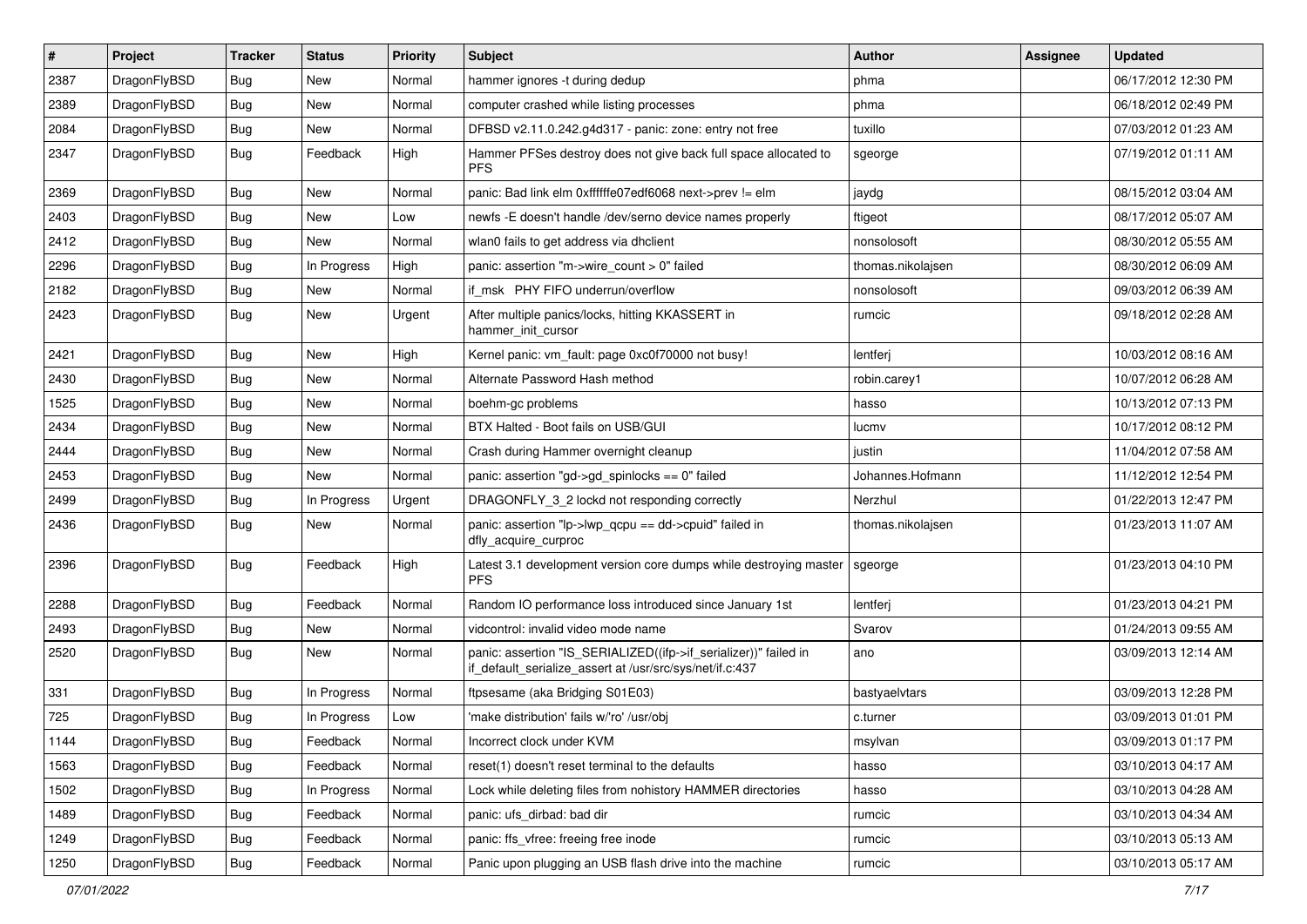| $\sharp$ | Project      | <b>Tracker</b> | <b>Status</b> | <b>Priority</b> | Subject                                                                                                        | <b>Author</b>     | Assignee | <b>Updated</b>      |
|----------|--------------|----------------|---------------|-----------------|----------------------------------------------------------------------------------------------------------------|-------------------|----------|---------------------|
| 1668     | DragonFlyBSD | <b>Bug</b>     | Feedback      | Normal          | Power button not working                                                                                       | elekktretterr     |          | 03/10/2013 06:22 AM |
| 1824     | DragonFlyBSD | Bug            | Feedback      | Normal          | kernel panic, x86, 2.7.3.859.ge5104                                                                            | akirchhoff135014  |          | 03/10/2013 07:49 AM |
| 2531     | DragonFlyBSD | <b>Bug</b>     | New           | Normal          | camcontrol fails to disable APM                                                                                | m.lombardi85      |          | 03/23/2013 12:28 PM |
| 2529     | DragonFlyBSD | <b>Bug</b>     | New           | Low             | Sundance network adapter is not detected and attached                                                          | kworr             |          | 03/25/2013 02:29 AM |
| 2535     | DragonFlyBSD | Bug            | <b>New</b>    | Normal          | Imap processes apparentlt blocked on disk I/O                                                                  | ftigeot           |          | 04/02/2013 09:31 AM |
| 2136     | DragonFlyBSD | Bug            | <b>New</b>    | Normal          | socketpair() doesn't free file descriptors on copyout failure                                                  | vsrinivas         |          | 04/05/2013 09:13 AM |
| 2547     | DragonFlyBSD | Bug            | New           | High            | crashed while doing a dry run of pkg rolling-replace                                                           | phma              |          | 04/18/2013 10:40 PM |
| 2552     | DragonFlyBSD | <b>Bug</b>     | New           | Low             | hammer recovery should indicate progress                                                                       | phma              |          | 05/03/2013 12:13 AM |
| 2557     | DragonFlyBSD | <b>Bug</b>     | New           | Normal          | stock 3.4.1 kernel halts during booting if dm and dm_target_crypt<br>are loaded and RAID controller is present | phma              |          | 05/12/2013 10:38 PM |
| 2565     | DragonFlyBSD | Bug            | New           | Normal          | "ifconfig ix0 up" panic                                                                                        | Itpig402a         |          | 06/03/2013 05:46 AM |
| 2568     | DragonFlyBSD | <b>Bug</b>     | New           | Normal          | AHCI panic                                                                                                     | josepht           |          | 06/07/2013 05:52 PM |
| 2569     | DragonFlyBSD | <b>Bug</b>     | New           | Normal          | ctime NFS                                                                                                      | ferney            |          | 08/11/2013 04:35 AM |
| 2586     | DragonFlyBSD | <b>Bug</b>     | <b>New</b>    | Normal          | pf: "modulate" state seems problematic                                                                         | srussell          |          | 09/25/2013 07:36 PM |
| 2595     | DragonFlyBSD | Bug            | New           | Normal          | DragonFly 3.4.3 crashes on SUN Blade X6250 with Qlogic ISP 2432<br>FC card                                     | Turvamies         |          | 10/07/2013 11:53 AM |
| 2598     | DragonFlyBSD | Bug            | New           | Normal          | i386 via USB Booting                                                                                           | mbzadegan         |          | 10/21/2013 02:28 AM |
| 2604     | DragonFlyBSD | Bug            | <b>New</b>    | Normal          | dell laptop does not boot with LATEST                                                                          | isenmann          |          | 11/20/2013 02:07 AM |
| 2609     | DragonFlyBSD | Bug            | New           | Normal          | master: panic: assertion<br>"LWKT_TOKEN_HELD_ANY(vm_object_token(object))" failed in<br>swp_pager_lookup       | thomas.nikolajsen |          | 11/28/2013 11:36 AM |
| 2611     | DragonFlyBSD | Bug            | New           | Normal          | Change in IP address results in network not working                                                            | phma              |          | 12/05/2013 07:55 PM |
| 2556     | DragonFlyBSD | Bug            | Feedback      | Normal          | DragonFly v3.5.0.81.gd3479 - Process signal weirdness                                                          | tuxillo           |          | 12/17/2013 03:48 PM |
| 2618     | DragonFlyBSD | <b>Bug</b>     | New           | Normal          | mouse problem on RELEASE-3_6_0                                                                                 | FilippoMo         |          | 12/20/2013 03:26 AM |
| 2620     | DragonFlyBSD | <b>Bug</b>     | New           | Normal          | moused problem                                                                                                 | FilippoMo         |          | 12/20/2013 10:32 AM |
| 2621     | DragonFlyBSD | Bug            | <b>New</b>    | Normal          | core dump using cdrom                                                                                          | nonsolosoft       |          | 12/27/2013 12:43 AM |
| 2622     | DragonFlyBSD | <b>Bug</b>     | New           | Normal          | VAIO FIT15E fn keys support                                                                                    | nonsolosoft       |          | 12/31/2013 01:31 AM |
| 2626     | DragonFlyBSD | <b>Bug</b>     | New           | Normal          | iwn driver drops with error: "firmware error 'iwn_intr: fatal firmware<br>error""                              | rodyaj            |          | 01/09/2014 05:50 AM |
| 1193     | DragonFlyBSD | <b>Bug</b>     | <b>New</b>    | Normal          | kernel doesn't recognize cdrom drive                                                                           | nonsolosoft       |          | 01/25/2014 09:11 PM |
| 1185     | DragonFlyBSD | <b>Bug</b>     | <b>New</b>    | High            | need a tool to merge changes into /etc                                                                         | wa1ter            |          | 02/18/2014 06:02 AM |
| 989      | DragonFlyBSD | <b>Bug</b>     | New           | Normal          | installer/fdisk trouble with wrapped values                                                                    | Discodestroyer    |          | 02/18/2014 06:27 AM |
| 1246     | DragonFlyBSD | <b>Bug</b>     | <b>New</b>    | Normal          | bad resolution (monitor desync) with livedvd                                                                   | Przem0l           |          | 02/18/2014 06:29 AM |
| 2645     | DragonFlyBSD | <b>Bug</b>     | New           | Normal          | panic with dsched fq and ioprio                                                                                | jyoung15          |          | 02/20/2014 07:29 AM |
| 285      | DragonFlyBSD | <b>Bug</b>     | Feedback      | Low             | interrupt latency with re without ip address configured                                                        | thomas.nikolajsen |          | 02/20/2014 10:30 AM |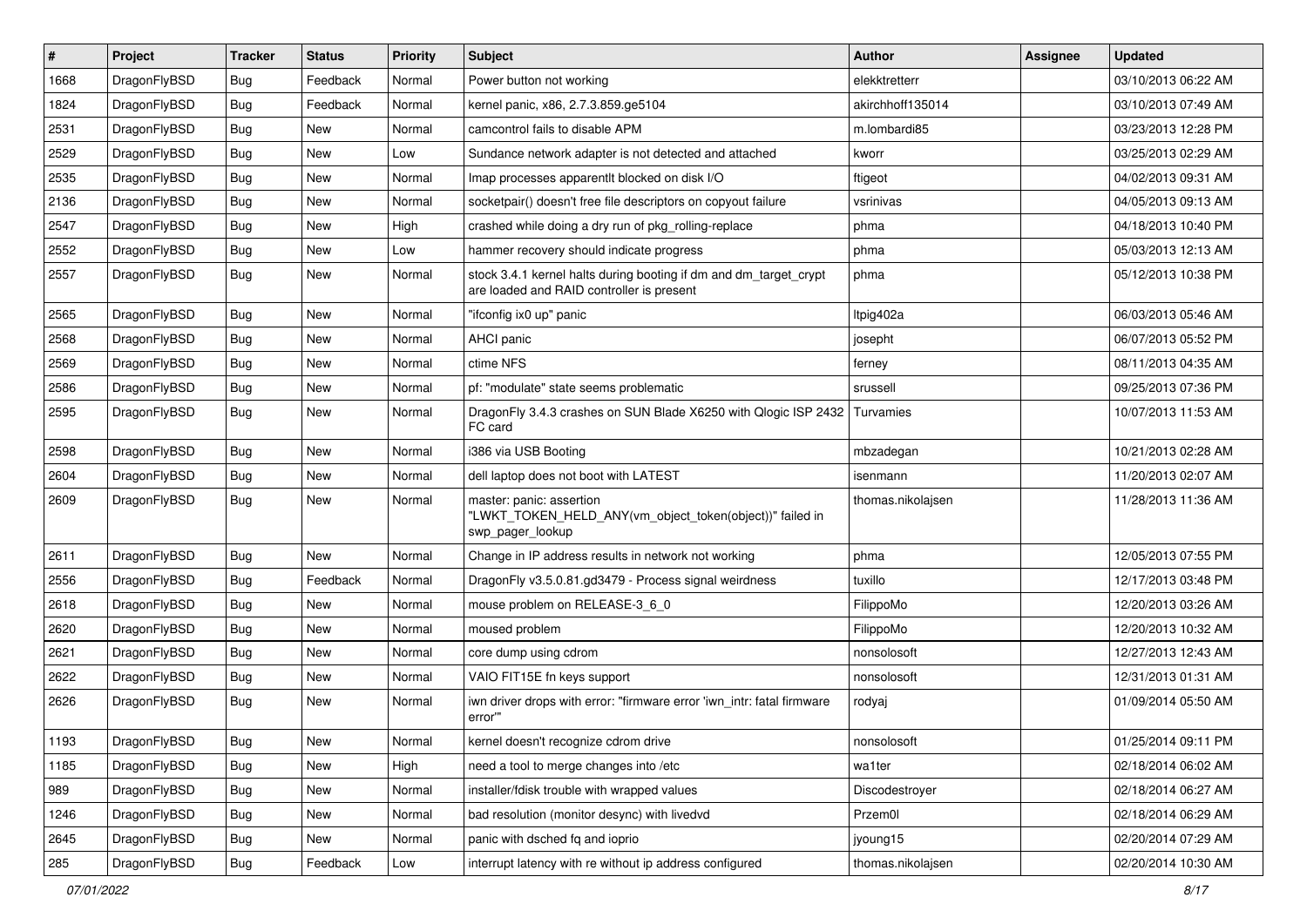| ∦    | Project      | <b>Tracker</b> | <b>Status</b> | <b>Priority</b> | Subject                                                                                          | Author        | Assignee | <b>Updated</b>      |
|------|--------------|----------------|---------------|-----------------|--------------------------------------------------------------------------------------------------|---------------|----------|---------------------|
| 2619 | DragonFlyBSD | Bug            | New           | Normal          | DragonFly 3.6 can't be installed on a 6TB volume                                                 | ftigeot       |          | 02/23/2014 11:55 PM |
| 2473 | DragonFlyBSD | Bug            | New           | Normal          | Kernel crash when trying to up the wpi0 device (Dfly<br>v3.3.0.758.g47388-DEVELOPMENT)           | tomaz         |          | 02/24/2014 08:50 AM |
| 2657 | DragonFlyBSD | <b>Bug</b>     | <b>New</b>    | High            | Needs acl to migrate our servers                                                                 | ferney        |          | 03/31/2014 11:37 AM |
| 1695 | DragonFlyBSD | <b>Bug</b>     | <b>New</b>    | Normal          | NFS-related system breakdown                                                                     | Anonymous     |          | 04/10/2014 12:35 AM |
| 2652 | DragonFlyBSD | Bug            | New           | Normal          | 189a0ff3761b47  ix: Implement MSI-X support locks up Lenovo<br>S10 Intel Atom n270               | davshao       |          | 05/14/2014 01:55 AM |
| 570  | DragonFlyBSD | <b>Bug</b>     | Feedback      | Normal          | 1.8.x: ACPI problems                                                                             | qhwt+dfly     |          | 06/02/2014 03:45 AM |
| 1330 | DragonFlyBSD | <b>Bug</b>     | Feedback      | Normal          | Hammer, usb disk, SYNCHRONIZE CACHE failure                                                      | josepht       |          | 06/02/2014 04:56 AM |
| 1592 | DragonFlyBSD | Bug            | Feedback      | Normal          | AcpiOSUnmapMemory: Warning, deallocation did not track<br>allocation.                            | eocallaghan   |          | 06/02/2014 07:45 AM |
| 2629 | DragonFlyBSD | Bug            | <b>New</b>    | Normal          | Replace gcc44 with llvm34, clang34, and libc++                                                   | tuxillo       |          | 06/02/2014 02:30 PM |
| 2329 | DragonFlyBSD | <b>Bug</b>     | <b>New</b>    | Normal          | ibm x3550 & acpi                                                                                 | ano           |          | 06/03/2014 11:37 AM |
| 2490 | DragonFlyBSD | Bug            | New           | Normal          | nmalloc should color addresses to avoid cache bank conflictsw                                    | vsrinivas     |          | 06/10/2014 05:51 AM |
| 2489 | DragonFlyBSD | Bug            | <b>New</b>    | Normal          | nmalloc doesn't cache VA for allocations > 8KB                                                   | vsrinivas     |          | 06/10/2014 05:51 AM |
| 2680 | DragonFlyBSD | <b>Bug</b>     | New           | Low             | boot0cfg update makes box unbootable                                                             | herrgard      |          | 06/10/2014 06:02 AM |
| 2687 | DragonFlyBSD | Bug            | <b>New</b>    | Normal          | natacontrol software RAID in installer                                                           | csmelosky     |          | 06/22/2014 12:03 PM |
| 2688 | DragonFlyBSD | Bug            | New           | Normal          | 67613368bdda7 Fix wrong checks for U4B presence Asrock Z77M<br>difficulty detecting USB keyboard | davshao       |          | 06/28/2014 07:08 PM |
| 2712 | DragonFlyBSD | <b>Bug</b>     | New           | Normal          | connect(2) returns EINVAL when retrying after ECONNREFUSED                                       | jorisgio      |          | 08/14/2014 05:31 PM |
| 2731 | DragonFlyBSD | Bug            | In Progress   | Normal          | Screen full of random colors when starting Xorg with Intel Haswell<br>HD Graphics P4600          | ikatzmaier    |          | 11/12/2014 04:08 PM |
| 2738 | DragonFlyBSD | Bug            | <b>New</b>    | Normal          | Hammer: Strange behavior when trying to recover old version of<br>moved file                     | roland        |          | 11/20/2014 08:02 AM |
| 2617 | DragonFlyBSD | Bug            | Feedback      | Normal          | Possible issue with wireless mouse on 3.6 release                                                | FilippoMo     |          | 01/14/2015 03:42 PM |
| 1194 | DragonFlyBSD | <b>Bug</b>     | New           | Normal          | SCSI errors while trying to copy photos from my camera                                           | elekktretterr |          | 01/14/2015 04:39 PM |
| 1456 | DragonFlyBSD | <b>Bug</b>     | Feedback      | Normal          | Microsoft wireless desktop problems                                                              | elekktretterr |          | 01/15/2015 08:34 AM |
| 846  | DragonFlyBSD | <b>Bug</b>     | Feedback      | Normal          | USB bugs:usb mouse can't used!                                                                   | frankning     |          | 01/15/2015 08:36 AM |
| 979  | DragonFlyBSD | Bug            | Feedback      | Normal          | Failure-prone USB mass storage (SB600? msdosfs? CAM?)                                            | floid         |          | 01/15/2015 08:38 AM |
| 1560 | DragonFlyBSD | Bug            | Feedback      | Normal          | Unable to modify partition table on ThinkPad T61p during install                                 | rehsack       |          | 01/15/2015 08:57 AM |
| 1634 | DragonFlyBSD | Bug            | New           | Normal          | panic: spin_lock: 0xe4ad1320, indefinitive wait!                                                 | elekktretterr |          | 01/19/2015 03:21 AM |
| 1672 | DragonFlyBSD | <b>Bug</b>     | Feedback      | Normal          | panic (trap 12) around btree_search() in 2.4.1-RELEASE                                           | floid         |          | 01/19/2015 03:36 AM |
| 2788 | DragonFlyBSD | <b>Bug</b>     | New           | Normal          | ioctl GSLICEINFO: Not working for vnode slice                                                    | mneumann      |          | 02/12/2015 07:49 AM |
| 2790 | DragonFlyBSD | Submit         | New           | Low             | filedesc softrefs increment code factoring                                                       | dclink        |          | 02/21/2015 04:00 AM |
| 2799 | DragonFlyBSD | Bug            | New           | Normal          | Fatal trap 12 caused by moused(8) -p/dev/cual0                                                   | opvalues      |          | 03/04/2015 11:01 PM |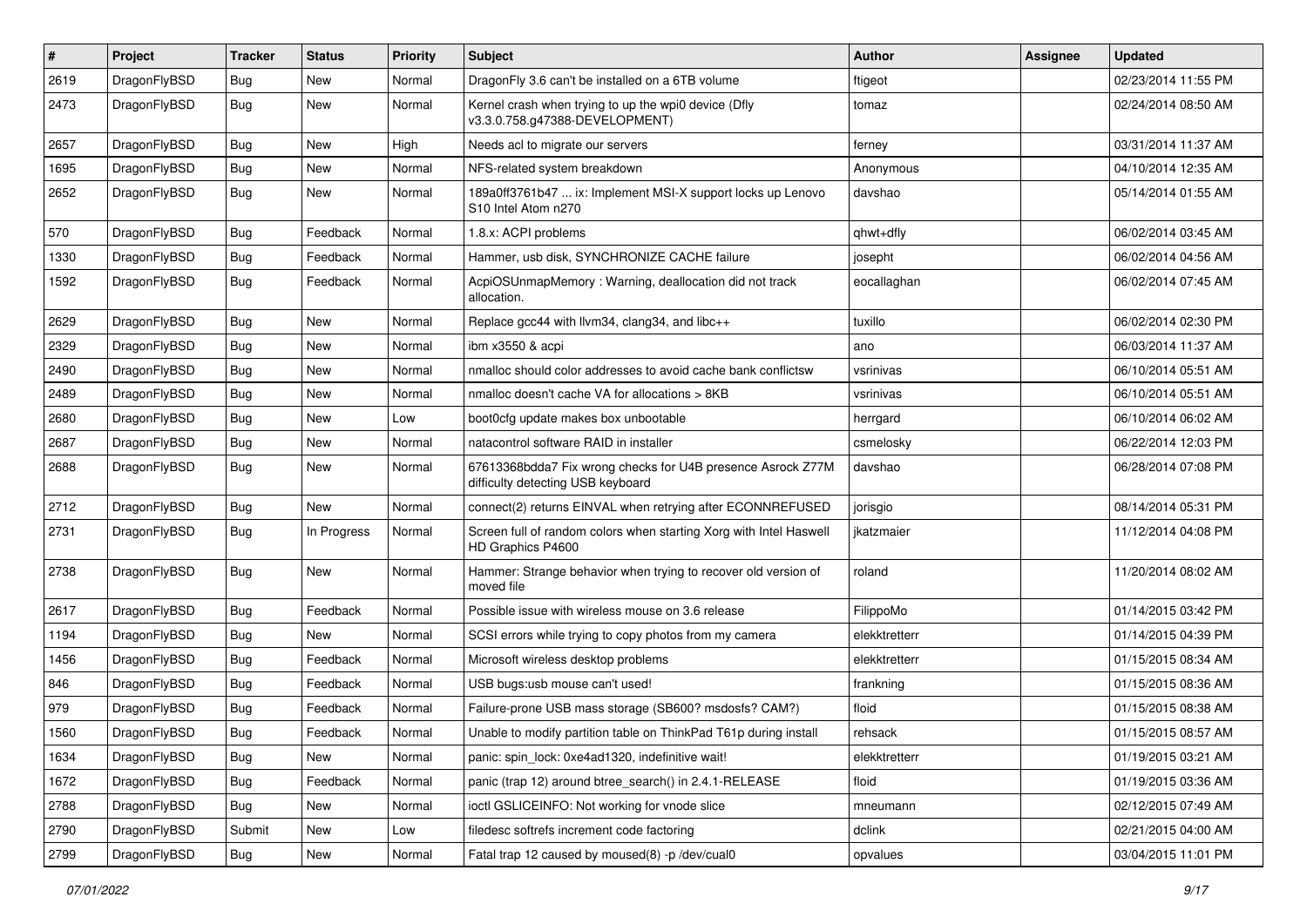| $\sharp$ | Project      | <b>Tracker</b> | <b>Status</b> | <b>Priority</b> | Subject                                                                                                       | <b>Author</b>    | Assignee | <b>Updated</b>      |
|----------|--------------|----------------|---------------|-----------------|---------------------------------------------------------------------------------------------------------------|------------------|----------|---------------------|
| 2802     | DragonFlyBSD | Bug            | <b>New</b>    | Normal          | USB Wifi urtwn0 crash from cd boot                                                                            | opvalues         |          | 03/10/2015 01:07 AM |
| 2803     | DragonFlyBSD | Bug            | <b>New</b>    | Normal          | HAMMER: Warning: UNDO area too small!                                                                         | ftigeot          |          | 03/11/2015 03:42 PM |
| 2809     | DragonFlyBSD | <b>Bug</b>     | <b>New</b>    | Normal          | hammer mirror-stream                                                                                          | masu             |          | 04/10/2015 12:33 AM |
| 2812     | DragonFlyBSD | <b>Bug</b>     | New           | Normal          | Panic on Intel DE3815TYKHE                                                                                    | tmorp            |          | 05/14/2015 03:14 PM |
| 2816     | DragonFlyBSD | Bug            | <b>New</b>    | Normal          | A multitasking process being debugged can get stuck                                                           | phma             |          | 05/19/2015 03:57 AM |
| 2820     | DragonFlyBSD | Bug            | New           | Normal          | TP-Link USB Wi-Fi adapter cannot be reattached to the system                                                  | shamaz           |          | 05/22/2015 09:45 PM |
| 2840     | DragonFlyBSD | <b>Bug</b>     | <b>New</b>    | Normal          | wrong voltage is reported                                                                                     | yellowrabbit2010 |          | 09/11/2015 06:09 PM |
| 2835     | DragonFlyBSD | <b>Bug</b>     | <b>New</b>    | Normal          | /usr/include/c++/5.0/bits/c++locale.h likes<br>POSIX_C_SOURCE>=200809                                         | davshao          |          | 11/18/2015 03:40 AM |
| 2857     | DragonFlyBSD | <b>Bug</b>     | New           | Normal          | hammer stalls via bitcoin-qt                                                                                  | tkusumi          |          | 11/30/2015 06:52 AM |
| 2858     | DragonFlyBSD | <b>Bug</b>     | <b>New</b>    | Low             | Installer "Local or UTC" question should have "No" selected by<br>default.                                    | cgag             |          | 12/02/2015 01:18 PM |
| 2859     | DragonFlyBSD | <b>Bug</b>     | New           | Low             | Installer configuration menu always highlights "Select timezone", no<br>matter which step was last completed. | cgag             |          | 12/02/2015 01:54 PM |
| 2863     | DragonFlyBSD | Bug            | <b>New</b>    | Normal          | HAMMER synch tid is zero                                                                                      | shamaz           |          | 12/12/2015 11:24 PM |
| 2874     | DragonFlyBSD | <b>Bug</b>     | <b>New</b>    | Normal          | make world DESTDIR=/emptydir fails                                                                            | pascii           |          | 12/25/2015 07:04 AM |
| 2674     | DragonFlyBSD | <b>Bug</b>     | <b>New</b>    | Normal          | <b>GPT Support</b>                                                                                            | ftigeot          |          | 12/28/2015 02:54 PM |
| 2877     | DragonFlyBSD | Bug            | <b>New</b>    | Low             | sed fails when working with UTF-8 locale and non-UTF symbols                                                  | arcade@b1t.name  |          | 12/30/2015 11:20 AM |
| 2881     | DragonFlyBSD | <b>Bug</b>     | <b>New</b>    | Normal          | Pulseaudio hangs/resets system when starting X11                                                              | mneumann         |          | 01/09/2016 03:08 AM |
| 2882     | DragonFlyBSD | Bug            | <b>New</b>    | Low             | bridge sends packets from individual interfaces                                                               | arcade@b1t.name  |          | 01/09/2016 12:43 PM |
| 2886     | DragonFlyBSD | <b>Bug</b>     | <b>New</b>    | Normal          | dragonfly mail agent: sending a testmail causes high system load                                              | worf             |          | 02/05/2016 05:53 AM |
| 2887     | DragonFlyBSD | <b>Bug</b>     | New           | Low             | Missing extattr_namespace_to_string and<br>extattr_string_to_namespace functions                              | rubenk           |          | 02/06/2016 05:09 AM |
| 2892     | DragonFlyBSD | Bug            | <b>New</b>    | Normal          | swap_pager:indefinite wait bufferf error                                                                      | <b>Ihmwzy</b>    |          | 02/21/2016 10:32 PM |
| 2890     | DragonFlyBSD | <b>Bug</b>     | <b>New</b>    | Normal          | not able to boot usb installer on Toshiba Chromebook 2                                                        | johnnywhishbone  |          | 02/22/2016 03:42 AM |
| 2891     | DragonFlyBSD | Bug            | <b>New</b>    | Normal          | Kernel panic in IEEE802.11 related code                                                                       | shamaz           |          | 05/29/2016 05:49 PM |
| 2878     | DragonFlyBSD | <b>Bug</b>     | <b>New</b>    | Low             | [fix] CCVER problem when using clang and cpu extensions<br>(intrinsics)                                       | arcade@b1t.name  |          | 06/24/2016 04:25 AM |
| 2924     | DragonFlyBSD | <b>Bug</b>     | <b>New</b>    | Normal          | cat -v fails to tag characters in extended table with M- prefix with<br>some locales                          | sevan            |          | 07/11/2016 07:18 AM |
| 2930     | DragonFlyBSD | Bug            | New           | High            | 'objcache' causes panic during 'nfs_readdir'                                                                  | tofergus         |          | 07/26/2016 01:09 PM |
| 2931     | DragonFlyBSD | Bug            | New           | Low             | 'gdb' of 'vkernel' unable to print backtrace                                                                  | tofergus         |          | 07/26/2016 01:51 PM |
| 2933     | DragonFlyBSD | Submit         | New           | Normal          | Remove unix domain socket support from cat(1)                                                                 | sevan            |          | 08/01/2016 08:10 PM |
| 2936     | DragonFlyBSD | <b>Bug</b>     | New           | Normal          | loader.efi crashes while loading kernel                                                                       | spaceille        |          | 08/20/2016 06:17 AM |
| 2915     | DragonFlyBSD | <b>Bug</b>     | New           | High            | Hammer mirror-copy problem                                                                                    | t_dfbsd          |          | 08/25/2016 05:28 AM |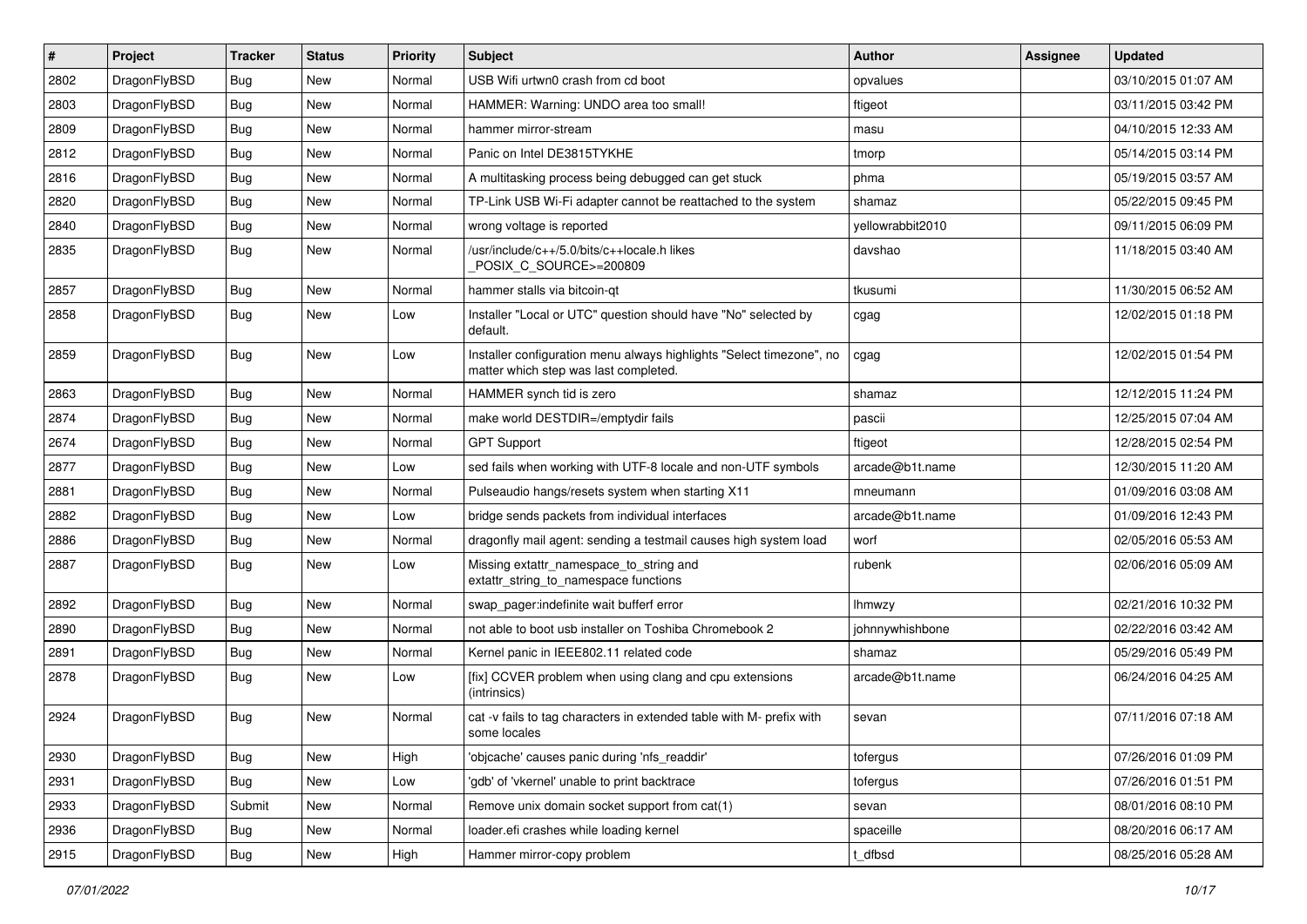| $\sharp$ | Project      | <b>Tracker</b> | <b>Status</b> | <b>Priority</b> | Subject                                                                                                 | <b>Author</b>          | <b>Assignee</b> | <b>Updated</b>      |
|----------|--------------|----------------|---------------|-----------------|---------------------------------------------------------------------------------------------------------|------------------------|-----------------|---------------------|
| 2957     | DragonFlyBSD | <b>Bug</b>     | Feedback      | Normal          | swapoff -a followed by swapon -a doesn't give your swap back                                            | neilb                  |                 | 10/09/2016 04:17 AM |
| 2958     | DragonFlyBSD | Bug            | Feedback      | Normal          | Hammer FS dies during pruning after massive write load                                                  | neilb                  |                 | 10/11/2016 04:20 AM |
| 2526     | DragonFlyBSD | Bug            | New           | Normal          | hammer cleanup doesn't run on first day of DST                                                          | pavalos                |                 | 10/18/2016 05:28 PM |
| 1307     | DragonFlyBSD | Bug            | In Progress   | Normal          | hammer tid -2 shows unexpected result                                                                   | corecode               |                 | 10/18/2016 05:29 PM |
| 2970     | DragonFlyBSD | Bug            | New           | Normal          | kernel 4.7: "Is -I" causes panic on UDF filesystem: "bgetvp -<br>overlapping buffer"                    | peeter                 |                 | 12/21/2016 02:46 AM |
| 2972     | DragonFlyBSD | Bug            | New           | Normal          | ipfw3 "deny to me" does not work correctly                                                              | mneumann               |                 | 12/27/2016 12:11 PM |
| 2994     | DragonFlyBSD | Bug            | New           | Normal          | Intermittent boot hangs after git: hammer - HAMMER Version 7                                            | davshao                |                 | 03/30/2017 02:06 PM |
| 3006     | DragonFlyBSD | <b>Bug</b>     | New           | Normal          | boot0cfg: panic in kern_udev.c in function _udev_dict_set_cstr when<br>installing in VirtualBox         | MichiGreat             |                 | 04/01/2017 02:22 PM |
| 3018     | DragonFlyBSD | <b>Bug</b>     | New           | Normal          | sys/bus/u4b/wlan/if run.c:5464]: (style) Redundant condition                                            | dcb                    |                 | 04/11/2017 11:26 AM |
| 3022     | DragonFlyBSD | Bug            | New           | Normal          | sys/dev/netif/ath/ath/if ath.c:2142: strange bitmask?                                                   | dcb                    |                 | 04/11/2017 11:49 AM |
| 3024     | DragonFlyBSD | <b>Bug</b>     | New           | Low             | sys/dev/netif/wi/if_wi.c:1090]: (style) Redundant condition                                             | dcb                    |                 | 04/11/2017 11:56 AM |
| 3021     | DragonFlyBSD | <b>Bug</b>     | In Progress   | Normal          | sys/dev/drm/i915/i915_gem_stolen.c:115]: (error) Signed integer<br>overflow for expression '65535<<20'  | dcb                    |                 | 04/11/2017 12:46 PM |
| 3035     | DragonFlyBSD | Bug            | New           | Normal          | panic: assertion "cpu >= 0 && cpu < ncpus" failed in netisr_cpuport<br>at /usr/src/sys/net/netisr2.h:87 | masu                   |                 | 05/11/2017 01:24 AM |
| 3036     | DragonFlyBSD | <b>Bug</b>     | <b>New</b>    | Normal          | panic in icmp_redirect_start() ASSERT_IN_NETISR(0)                                                      | tautolog               |                 | 05/11/2017 07:27 PM |
| 3011     | DragonFlyBSD | Bug            | In Progress   | Normal          | dragonfly/sys/dev/netif/re/re.c: suspicious code?                                                       | dcb                    |                 | 07/29/2017 01:26 AM |
| 3049     | DragonFlyBSD | Bug            | New           | Normal          | panic DragonFly v4.8.1-RELEASE by mounting a malformed<br>msdosfs image [12.128]                        | open.source@ribose.com |                 | 08/14/2017 02:53 AM |
| 3051     | DragonFlyBSD | <b>Bug</b>     | New           | Normal          | panic DragonFly v4.8.1-RELEASE by mounting a malformed NTFS<br>image [12.000]                           | open.source@ribose.com |                 | 08/14/2017 03:20 AM |
| 3052     | DragonFlyBSD | <b>Bug</b>     | <b>New</b>    | Normal          | panic DragonFly v4.8.1-RELEASE by mounting a malformed NTFS<br>image [64.000]                           | open.source@ribose.com |                 | 08/14/2017 03:22 AM |
| 3025     | DragonFlyBSD | <b>Bug</b>     | <b>New</b>    | Normal          | sys/dev/powermng/powernow/powernow.c:284: bad comparison ?                                              | dcb                    |                 | 09/23/2017 07:45 AM |
| 3076     | DragonFlyBSD | Bug            | New           | Normal          | sys/dev/netif/ig_hal/e1000_ich8lan.c:1594: sanity checking mixup ?                                      | dcb                    |                 | 10/11/2017 01:58 AM |
| 3110     | DragonFlyBSD | <b>Bug</b>     | New           | Normal          | crash with ipfw3 under load                                                                             | bnegre82               |                 | 12/09/2017 06:22 AM |
| 3111     | DragonFlyBSD | <b>Bug</b>     | In Progress   | High            | Mouse lags every second heavily under X11                                                               | mneumann               |                 | 12/12/2017 09:46 PM |
| 3116     | DragonFlyBSD | <b>Bug</b>     | New           | Normal          | da0 detects on very big volume if to remove usb install stick and<br>reboot on Intel NUC5PPYH           | dpostolov              |                 | 01/07/2018 09:40 PM |
| 3117     | DragonFlyBSD | <b>Bug</b>     | New           | Normal          | Problem with colours if "intel" video-driver used                                                       | dpostolov              |                 | 01/07/2018 11:35 PM |
| 1521     | DragonFlyBSD | <b>Bug</b>     | Feedback      | Normal          | amd64 2.4 livecd won't mount root at boot                                                               | bolapara               |                 | 01/28/2018 03:45 AM |
| 3129     | DragonFlyBSD | <b>Bug</b>     | New           | High            | Kernel panic with 5.2.0 on A2SDi-4C-HLN4F                                                               | stateless              |                 | 04/24/2018 12:50 AM |
| 3132     | DragonFlyBSD | Bug            | New           | Low             | unifdef mined                                                                                           | bcallah                |                 | 04/26/2018 08:34 PM |
| 3134     | DragonFlyBSD | <b>Bug</b>     | New           | Normal          | RFC 3021 (/31 networks) appear to be unsupported                                                        | jailbird               |                 | 05/16/2018 11:03 PM |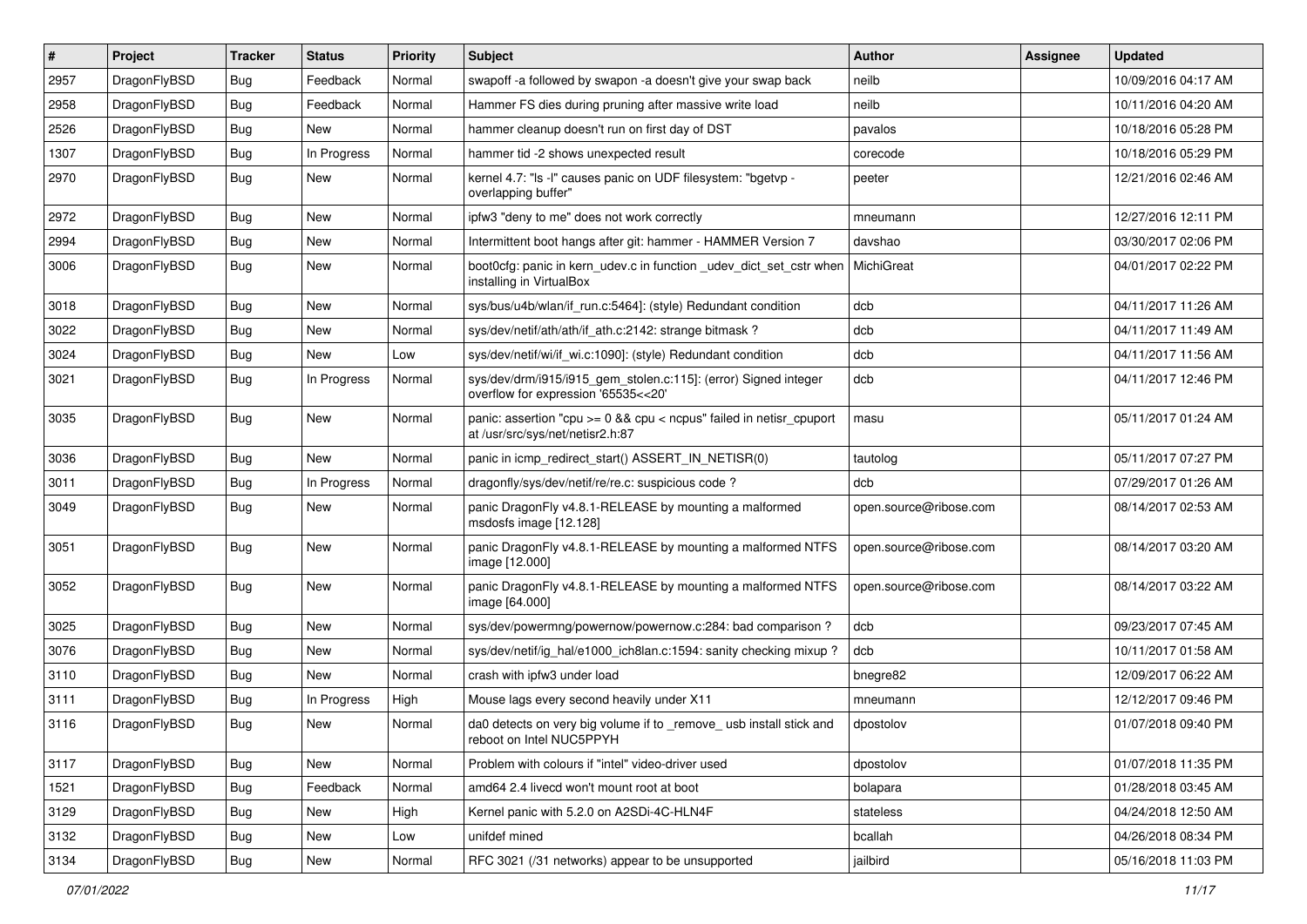| $\sharp$ | Project      | <b>Tracker</b> | <b>Status</b> | Priority | Subject                                                                                                                                                     | <b>Author</b>    | Assignee | <b>Updated</b>      |
|----------|--------------|----------------|---------------|----------|-------------------------------------------------------------------------------------------------------------------------------------------------------------|------------------|----------|---------------------|
| 3135     | DragonFlyBSD | Submit         | New           | Normal   | Add EVFILT_RECV and EVFILT_SEND                                                                                                                             | tautolog         |          | 05/25/2018 09:59 PM |
| 3139     | DragonFlyBSD | Bug            | <b>New</b>    | Normal   | USB Mouse Does Not Work in DragonflyBSD guest on VirtualBox                                                                                                 | chiguy1256       |          | 06/24/2018 10:14 PM |
| 3142     | DragonFlyBSD | Submit         | New           | Normal   | lib/libdmsg: Unbreak using new API EVP_CIPHER_CTX_new()                                                                                                     | tkusumi          |          | 07/08/2018 04:18 AM |
| 3143     | DragonFlyBSD | <b>Bug</b>     | <b>New</b>    | Normal   | assertion "0" failed in hammer2_inode_xop_chain_sync                                                                                                        | cbin             |          | 07/18/2018 12:50 PM |
| 3120     | DragonFlyBSD | Bug            | <b>New</b>    | Normal   | Intel AC 8260 firmware does not load                                                                                                                        | Vintodrimmer     |          | 08/28/2018 03:30 AM |
| 3147     | DragonFlyBSD | Submit         | <b>New</b>    | Normal   | Enable headless installation                                                                                                                                | ddegroot         |          | 10/09/2018 01:25 PM |
| 2898     | DragonFlyBSD | <b>Bug</b>     | New           | Normal   | <b>HAMMER</b> panic                                                                                                                                         | pavalos          |          | 11/03/2018 07:05 AM |
| 2287     | DragonFlyBSD | <b>Bug</b>     | <b>New</b>    | Normal   | HAMMER(ROOT) Illegal UNDO TAIL signature at<br>300000001967c000                                                                                             | y0n3t4n1         |          | 11/07/2018 01:22 AM |
| 3157     | DragonFlyBSD | <b>Bug</b>     | <b>New</b>    | Normal   | TP-Link UE300 not working in 5.2-RELEASE                                                                                                                    | tuxillo          |          | 11/15/2018 02:08 PM |
| 2250     | DragonFlyBSD | <b>Bug</b>     | New           | Normal   | Kernel panic                                                                                                                                                | adamk            |          | 11/23/2018 01:10 AM |
| 3141     | DragonFlyBSD | <b>Bug</b>     | New           | Normal   | dhclient blocks boot process                                                                                                                                | rowo             |          | 12/16/2018 11:01 AM |
| 1580     | DragonFlyBSD | <b>Bug</b>     | Feedback      | Normal   | Panic (Fatal trap 12: page fault while in kernel mode) while playing<br>with pf and netif names                                                             | rumcic           |          | 12/21/2018 01:21 AM |
| 3165     | DragonFlyBSD | <b>Bug</b>     | New           | Normal   | Looping at boot time                                                                                                                                        | gop              |          | 12/28/2018 01:04 PM |
| 3152     | DragonFlyBSD | <b>Bug</b>     | Feedback      | Normal   | Console's size in ttyv0 and single user mode is sticking to 80x25,<br>while ttyv1 can make use of the whole screen                                          | overtime         |          | 02/24/2019 01:08 AM |
| 3184     | DragonFlyBSD | <b>Bug</b>     | New           | Normal   | tsleep(9) return value when PCATCH specified                                                                                                                | tkusumi          |          | 04/03/2019 06:49 AM |
| 1850     | DragonFlyBSD | <b>Bug</b>     | <b>New</b>    | Normal   | volume-add on hammer root fs panic                                                                                                                          | Johannes.Hofmann |          | 04/18/2019 04:27 AM |
| 3124     | DragonFlyBSD | <b>Bug</b>     | New           | High     | DragonFlyBSD 5.0.2 with Hammer2 with UEFI install doesn't boot                                                                                              | wiesl            |          | 06/18/2019 05:07 AM |
| 3047     | DragonFlyBSD | Bug            | <b>New</b>    | Normal   | HAMMER critical write error                                                                                                                                 | samuel           |          | 06/19/2019 09:50 AM |
| 3194     | DragonFlyBSD | <b>Bug</b>     | <b>New</b>    | High     | Hammer kernel crash on mirror-stream of PFS after upgrade<br>(assertion "cursor->flags &<br>HAMMER_CURSOR_ITERATE_CHECK" failed in<br>hammer_btree_iterate) | Anonymous        |          | 06/29/2019 01:32 PM |
| 3196     | DragonFlyBSD | <b>Bug</b>     | <b>New</b>    | Normal   | test issue after redmine upgrade (2)                                                                                                                        | tuxillo          |          | 07/05/2019 04:33 AM |
| 3199     | DragonFlyBSD | <b>Bug</b>     | New           | Normal   | PFS label not found panic                                                                                                                                   | tse              |          | 08/21/2019 03:51 AM |
| 3206     | DragonFlyBSD | Submit         | New           | Normal   | update psm/kbd to FreeBSD 12.0 code                                                                                                                         | htse             |          | 10/05/2019 03:49 PM |
| 3209     | DragonFlyBSD | <b>Bug</b>     | <b>New</b>    | Normal   | svc has some minor bugs                                                                                                                                     | arcade@b1t.name  |          | 10/24/2019 09:08 AM |
| 3215     | DragonFlyBSD | Bug            | <b>New</b>    | Normal   | Hang in todrain(3) after write(3)                                                                                                                           | noloader         |          | 11/25/2019 03:08 PM |
| 3217     | DragonFlyBSD | <b>Bug</b>     | New           | Normal   | rescue tools: make install fails if rescue folder doesn't exist                                                                                             | t_dfbsd          |          | 11/27/2019 08:16 PM |
| 3218     | DragonFlyBSD | <b>Bug</b>     | New           | Normal   | Kernel panics are not sent to comconsole when booted over EFI                                                                                               | mqudsi           |          | 12/02/2019 08:52 PM |
| 3222     | DragonFlyBSD | <b>Bug</b>     | New           | Normal   | gcc - undefined reference to '__atomic_load' (missing libatomic?)                                                                                           | mneumann         |          | 02/08/2020 02:45 AM |
| 3224     | DragonFlyBSD | <b>Bug</b>     | New           | Normal   | Kernel panic when trying to ping6                                                                                                                           | zhtw             |          | 03/08/2020 08:55 AM |
| 3225     | DragonFlyBSD | <b>Bug</b>     | New           | Normal   | nfsd freeze when using qemu                                                                                                                                 | tse              |          | 03/17/2020 11:52 AM |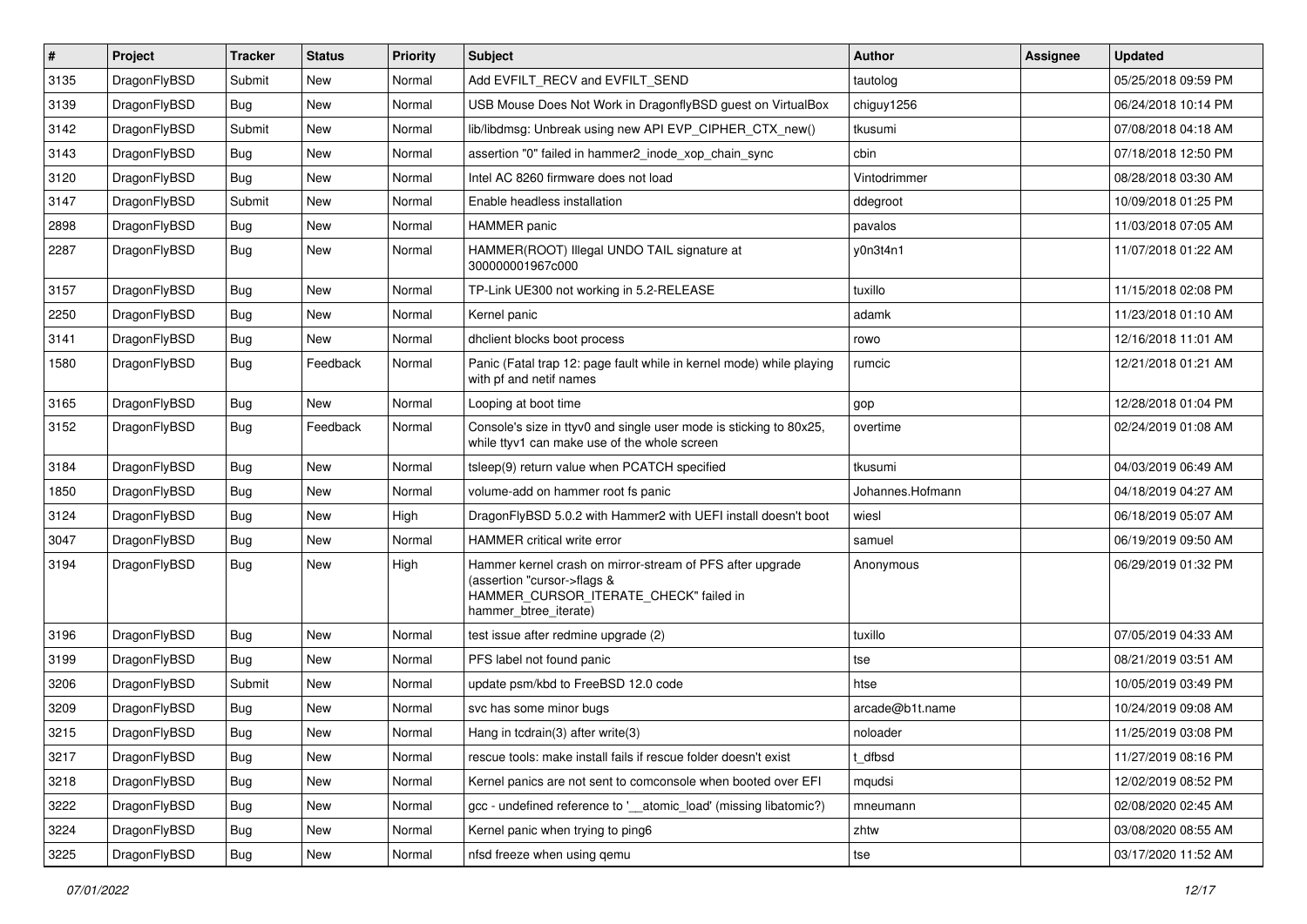| $\sharp$ | Project      | <b>Tracker</b> | <b>Status</b> | <b>Priority</b> | Subject                                                                                 | <b>Author</b>     | Assignee | <b>Updated</b>      |
|----------|--------------|----------------|---------------|-----------------|-----------------------------------------------------------------------------------------|-------------------|----------|---------------------|
| 3227     | DragonFlyBSD | Submit         | New           | Normal          | Add HAMMER2 instructions in the installation medium README                              | daftaupe          |          | 03/26/2020 03:34 PM |
| 3219     | DragonFlyBSD | <b>Bug</b>     | <b>New</b>    | Normal          | x11/xorg port can not be build                                                          | <b>UlasSAYGIN</b> |          | 03/31/2020 08:57 AM |
| 3231     | DragonFlyBSD | <b>Bug</b>     | <b>New</b>    | Normal          | wifi drops on 5.8                                                                       | tse               |          | 04/06/2020 05:08 AM |
| 3226     | DragonFlyBSD | <b>Bug</b>     | New           | Normal          | Xorg freezes in vm: thread stuck in "objtrm1"                                           | peeter            |          | 04/08/2020 02:10 AM |
| 3197     | DragonFlyBSD | <b>Bug</b>     | <b>New</b>    | Normal          | DragonFly upgrades                                                                      | tse               |          | 04/18/2020 04:18 PM |
| 3235     | DragonFlyBSD | <b>Bug</b>     | <b>New</b>    | Normal          | Kernel panic in devfs vnops.c                                                           | mneumann          |          | 04/28/2020 07:00 AM |
| 3238     | DragonFlyBSD | <b>Bug</b>     | New           | Normal          | race conditions when printing from vkernel console                                      | piecuch           |          | 05/19/2020 02:50 PM |
| 3239     | DragonFlyBSD | <b>Bug</b>     | <b>New</b>    | Normal          | unable to SIGKILL glitched emacs                                                        | piecuch           |          | 05/26/2020 03:30 AM |
| 3240     | DragonFlyBSD | <b>Bug</b>     | New           | High            | compile error because of openssl with /usr/dports/security/rhash for<br>mysql 8 install | <b>UlasSAYGIN</b> |          | 06/04/2020 08:05 AM |
| 3208     | DragonFlyBSD | <b>Bug</b>     | <b>New</b>    | Normal          | Crash related to nfsd                                                                   | tse               |          | 06/11/2020 05:52 AM |
| 3170     | DragonFlyBSD | <b>Bug</b>     | New           | Normal          | repeatable nfsd crash                                                                   | tse               |          | 06/11/2020 05:52 AM |
| 3107     | DragonFlyBSD | Bug            | <b>New</b>    | Low             | ACPI interrupt storm when loading i915 on Lenovo T460                                   | oyvinht           |          | 07/15/2020 07:01 AM |
| 3245     | DragonFlyBSD | <b>Bug</b>     | <b>New</b>    | Normal          | panic: free: guard1x fail, i915 load from loader.conf                                   | polachok          |          | 08/21/2020 10:36 AM |
| 2587     | DragonFlyBSD | <b>Bug</b>     | New           | Normal          | SATA DVD writer not detected by DragonFly                                               | srussell          |          | 09/04/2020 08:55 AM |
| 3246     | DragonFlyBSD | <b>Bug</b>     | <b>New</b>    | Normal          | HAMMER2 unable to handle ENOSPC properly                                                | tkusumi           |          | 09/04/2020 11:11 AM |
| 3243     | DragonFlyBSD | <b>Bug</b>     | New           | Normal          | SMART status not reported properly for SSD disks                                        | daftaupe          |          | 09/09/2020 11:03 PM |
| 3247     | DragonFlyBSD | Bug            | <b>New</b>    | Normal          | Kernel panic doing nothing much                                                         | phma              |          | 09/12/2020 11:40 PM |
| 3249     | DragonFlyBSD | <b>Bug</b>     | New           | Normal          | HAMMER2 fsync(2) not working properly                                                   | tkusumi           |          | 09/21/2020 07:07 AM |
| 3252     | DragonFlyBSD | Bug            | <b>New</b>    | Normal          | tcsetattr/tcgetattr set errno incorrectly on non-TTY                                    | tonyc             |          | 10/26/2020 09:34 PM |
| 3041     | DragonFlyBSD | Submit         | New           | Normal          | firmware: Remove embedding of multiple images in one module.                            | Anonymous         |          | 12/25/2020 02:15 AM |
| 3228     | DragonFlyBSD | <b>Bug</b>     | New           | Low             | pfi_kif_unref: state refcount <= 0 in dmesg                                             | justin            |          | 03/05/2021 06:39 AM |
| 3266     | DragonFlyBSD | <b>Bug</b>     | New           | High            | Filesystems broken due to "KKASSERT(count &<br>TOK_COUNTMASK);"                         | tkusumi           |          | 03/15/2021 01:21 PM |
| 884      | DragonFlyBSD | <b>Bug</b>     | In Progress   | High            | Performance/memory problems under filesystem IO load                                    | hasso             |          | 05/11/2021 03:50 AM |
| 1368     | DragonFlyBSD | Bug            | In Progress   | Normal          | suspend signal race?                                                                    | qhwt+dfly         |          | 05/11/2021 03:51 AM |
| 1594     | DragonFlyBSD | <b>Bug</b>     | <b>New</b>    | Normal          | Kernel panic during boot from Live CD on Dell E6400                                     | bodie             |          | 05/11/2021 03:54 AM |
| 2544     | DragonFlyBSD | Bug            | New           | Normal          | live DVD system boot (menu option 1) caused db> prompt on<br>PE1950                     | estrabd           |          | 05/11/2021 03:54 AM |
| 2630     | DragonFlyBSD | Bug            | <b>New</b>    | Normal          | Bring in latest iconv fixes from FreeBSD10 as well as csmapper<br>updates               | tuxillo           |          | 05/11/2021 03:54 AM |
| 2641     | DragonFlyBSD | Bug            | New           | Normal          | Panic when loading natapci as module                                                    | tuxillo           |          | 05/11/2021 03:54 AM |
| 2647     | DragonFlyBSD | <b>Bug</b>     | <b>New</b>    | Normal          | HAMMER panic on 3.6.0                                                                   | tuxillo           |          | 05/11/2021 03:54 AM |
| 2708     | DragonFlyBSD | Bug            | New           | Normal          | unable to send TCP nor UDP on age(4) interface                                          | dermiste          |          | 05/11/2021 03:54 AM |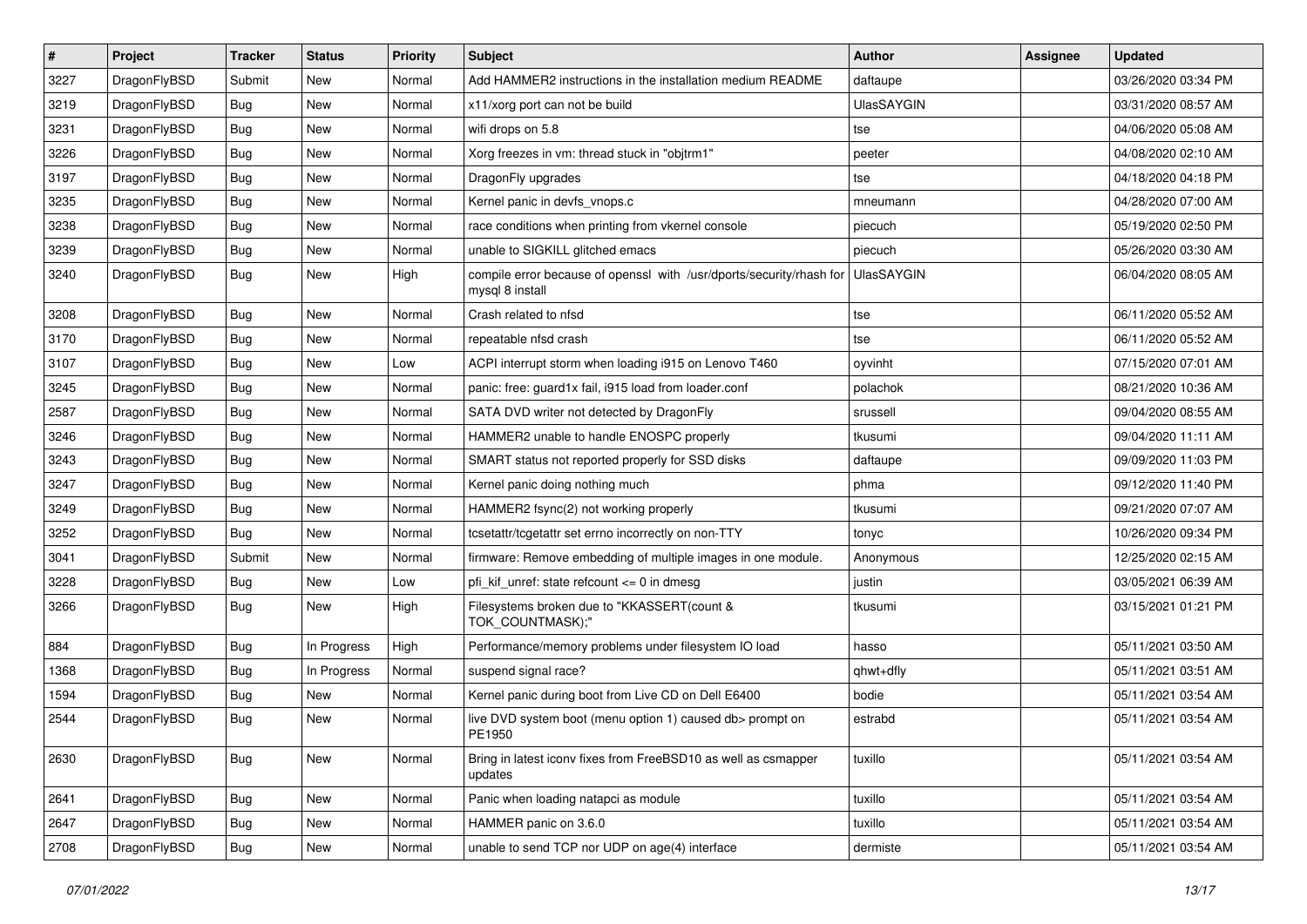| #    | Project      | <b>Tracker</b> | <b>Status</b> | <b>Priority</b> | <b>Subject</b>                                                                                                                                            | <b>Author</b>      | <b>Assignee</b> | <b>Updated</b>      |
|------|--------------|----------------|---------------|-----------------|-----------------------------------------------------------------------------------------------------------------------------------------------------------|--------------------|-----------------|---------------------|
| 604  | DragonFlyBSD | Bug            | In Progress   | Normal          | 1.8.1-RELEASE - clock runs fast on mainboard ASUS P5A-B                                                                                                   | yeti               |                 | 05/11/2021 03:55 AM |
| 2067 | DragonFlyBSD | Bug            | <b>New</b>    | Normal          | sound/pcm: "play interrupt timeout, channel dead"                                                                                                         | matthiasr          |                 | 05/11/2021 03:55 AM |
| 2735 | DragonFlyBSD | <b>Bug</b>     | New           | Urgent          | iwn panics SYSSASSERT                                                                                                                                     | cnb                |                 | 05/11/2021 03:55 AM |
| 2736 | DragonFlyBSD | <b>Bug</b>     | <b>New</b>    | High            | kernel panics on acpi_timer_probe function                                                                                                                | cnb                |                 | 05/11/2021 03:55 AM |
| 2808 | DragonFlyBSD | Bug            | <b>New</b>    | Normal          | X freeze by switching between X and VT - results in black screen                                                                                          | lukesky333         |                 | 05/11/2021 03:55 AM |
| 1101 | DragonFlyBSD | <b>Bug</b>     | Feedback      | Normal          | ohci related panic                                                                                                                                        | polachok           |                 | 05/11/2021 04:00 AM |
| 1148 | DragonFlyBSD | Bug            | In Progress   | Low             | BCM4311 wireless network adapter detected but not functional                                                                                              | archimedes.gaviola |                 | 05/11/2021 04:00 AM |
| 1181 | DragonFlyBSD | <b>Bug</b>     | In Progress   | Normal          | ACX111 panic                                                                                                                                              | elekktretterr      |                 | 05/11/2021 04:00 AM |
| 1218 | DragonFlyBSD | <b>Bug</b>     | In Progress   | Normal          | panic: assertion: $error == 0$ in hammer start transaction                                                                                                | rumcic             |                 | 05/11/2021 04:00 AM |
| 1282 | DragonFlyBSD | Bug            | Feedback      | Normal          | panic (trap 12) when booting SMP kernel on Atom 330 (dual core)                                                                                           | tomaz.borstnar     |                 | 05/11/2021 04:00 AM |
| 1313 | DragonFlyBSD | <b>Bug</b>     | New           | Low             | Signal code in kernel needs major overhaul (signal queues,<br>si_code, si_addr)                                                                           | hasso              |                 | 05/11/2021 04:00 AM |
| 1332 | DragonFlyBSD | <b>Bug</b>     | Feedback      | Normal          | DFBSD 2.2 - Booting usbcdrom/usbsticks on thinkpad hangs on<br>"BTX Halted"                                                                               | tuxillo            |                 | 05/11/2021 04:00 AM |
| 1336 | DragonFlyBSD | Bug            | In Progress   | Normal          | Still looking for reports of missed directory entries w/ HAMMER                                                                                           | dillon             |                 | 05/11/2021 04:00 AM |
| 1387 | DragonFlyBSD | <b>Bug</b>     | Feedback      | Normal          | zero-size malloc and ps: kvm_getprocs: Bad address                                                                                                        | qhwt+dfly          |                 | 05/11/2021 04:00 AM |
| 1429 | DragonFlyBSD | Bug            | Feedback      | Normal          | vkernel bug - "mfree: m->m_nextpkt != NULL"                                                                                                               | dillon             |                 | 05/11/2021 04:00 AM |
| 1448 | DragonFlyBSD | Bug            | Feedback      | Normal          | panic: assertion: _tp->tt_msg->tt_cpuid == mycpuid in<br>tcp_callout_active tcp_output tcp_usr_send netmsg_pru_send<br>netmsg_service tcpmsg_service_loop | dillon             |                 | 05/11/2021 04:00 AM |
| 1454 | DragonFlyBSD | <b>Bug</b>     | Feedback      | Normal          | Unable to boot from external USB DVD drive                                                                                                                | elekktretterr      |                 | 05/11/2021 04:01 AM |
| 1481 | DragonFlyBSD | Bug            | Feedback      | Normal          | panic: assertion: kva p(buf) in soopt from kbuf (after ipfw pipe<br>show, 2.2.1-R)                                                                        | combiner           |                 | 05/11/2021 04:01 AM |
| 1486 | DragonFlyBSD | Bug            | Feedback      | Normal          | Interrupt storm related to SATA DVD device                                                                                                                | hasso              |                 | 05/11/2021 04:01 AM |
| 1577 | DragonFlyBSD | <b>Bug</b>     | Feedback      | Normal          | panic: assertion: leaf->base.obj id == ip->obj id in<br>hammer_ip_delete_range                                                                            | qhwt+dfly          |                 | 05/11/2021 04:01 AM |
| 1591 | DragonFlyBSD | <b>Bug</b>     | Feedback      | Normal          | Lenovo X301 hangs with AHCI Driver CMD TIMEOUT<br>STS=d0 <bsy></bsy>                                                                                      | eocallaghan        |                 | 05/11/2021 04:05 AM |
| 1613 | DragonFlyBSD | Bug            | Feedback      | Normal          | USB Keyboard not working on master                                                                                                                        | elekktretterr      |                 | 05/11/2021 04:05 AM |
| 1618 | DragonFlyBSD | <b>Bug</b>     | Feedback      | Normal          | collision for 'struct pmap' when using RPC and <sys user.h=""></sys>                                                                                      | carenas            |                 | 05/11/2021 04:05 AM |
| 1717 | DragonFlyBSD | <b>Bug</b>     | Feedback      | Normal          | HAMMER panic in hammer_cursor_down()                                                                                                                      | josepht1           |                 | 05/11/2021 04:05 AM |
| 1744 | DragonFlyBSD | Bug            | In Progress   | Normal          | HAMMER fsstress panic in hammer_setup_child_callback                                                                                                      | vsrinivas          |                 | 05/11/2021 04:05 AM |
| 1745 | DragonFlyBSD | Bug            | Feedback      | Normal          | kmalloc panic                                                                                                                                             | josepht            |                 | 05/11/2021 04:05 AM |
| 1749 | DragonFlyBSD | <b>Bug</b>     | In Progress   | Normal          | HAMMER fsstress panic in hammer flush inode core<br>'ip->flush_state != HAMMER_FST_FLUSH'                                                                 | vsrinivas          |                 | 05/11/2021 04:06 AM |
| 2013 | DragonFlyBSD | <b>Bug</b>     | In Progress   | Normal          | oversized DMA request loop                                                                                                                                | josepht            |                 | 05/11/2021 04:06 AM |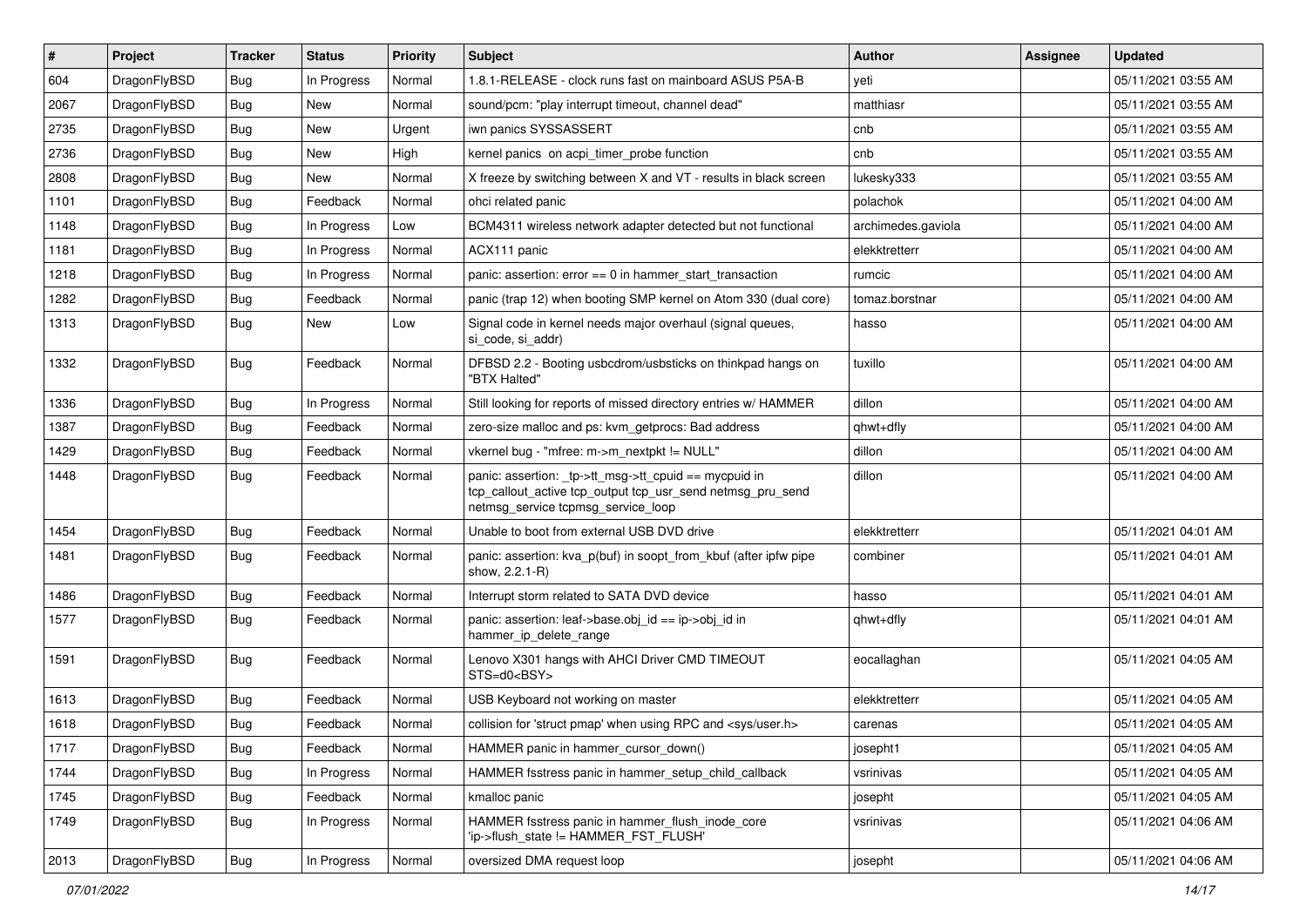| #    | Project      | <b>Tracker</b> | <b>Status</b> | <b>Priority</b> | Subject                                                                                                              | <b>Author</b>    | Assignee | <b>Updated</b>      |
|------|--------------|----------------|---------------|-----------------|----------------------------------------------------------------------------------------------------------------------|------------------|----------|---------------------|
| 2631 | DragonFlyBSD | <b>Bug</b>     | In Progress   | Low             | Verify library versioning current with full package build and switch it<br>on (after publishing packages)            | tuxillo          |          | 05/11/2021 04:06 AM |
| 2636 | DragonFlyBSD | <b>Bug</b>     | Feedback      | Low             | Add -x flag to iostat (a la solaris)                                                                                 | tuxillo          |          | 05/11/2021 04:07 AM |
| 2638 | DragonFlyBSD | <b>Bug</b>     | Feedback      | High            | Fix machdep.pmap mmu optimize                                                                                        | tuxillo          |          | 05/11/2021 04:07 AM |
| 2675 | DragonFlyBSD | <b>Bug</b>     | <b>New</b>    | Low             | Ultimate N WiFi Link 5300 get iwn_intr: fatal firmware error on 5GHz                                                 | revuwa           |          | 05/11/2021 04:07 AM |
| 2852 | DragonFlyBSD | <b>Bug</b>     | New           | Normal          | Hammer File System - hangs on undo during system boot / mount -<br>will not recover on DragonFlyBSD newer than 3.6.0 | abale            |          | 05/11/2021 04:07 AM |
| 1192 | DragonFlyBSD | Submit         | New           | Normal          | KKASSERTs in sys/kern/uipc {msg,socket}.c are too strict                                                             | rumcic           |          | 05/11/2021 04:07 AM |
| 2921 | DragonFlyBSD | Submit         | New           | Normal          | Allow moused to accept userland mouse events                                                                         | tautolog         |          | 05/11/2021 04:08 AM |
| 2414 | DragonFlyBSD | Bug            | In Progress   | Normal          | Lenovo S10 acpi freeze (not new)                                                                                     | davshao          |          | 05/11/2021 04:13 AM |
| 3101 | DragonFlyBSD | <b>Bug</b>     | New           | Low             | PFI CGI install not working in dragonflybsd 5.0.1 USB install                                                        | bnegre82         |          | 05/11/2021 04:14 AM |
| 3113 | DragonFlyBSD | <b>Bug</b>     | In Progress   | Urgent          | Booting vKernel fails due being out of swap space                                                                    | tcullen          |          | 05/11/2021 04:14 AM |
| 2917 | DragonFlyBSD | Bug            | New           | Normal          | da8: reading primary partition table: error accessing offset<br>000000000000 for 512                                 | liweitianux      |          | 05/11/2021 08:43 PM |
| 3269 | DragonFlyBSD | Bug            | In Progress   | Normal          | Is double-buffer'd buf still required by HAMMER2 ?                                                                   | tkusumi          |          | 05/12/2021 04:09 PM |
| 2806 | DragonFlyBSD | <b>Bug</b>     | New           | Normal          | failed to configure a link-local address on ath $0$ (errno = 22)                                                     | Chingyuan        |          | 05/25/2021 01:00 AM |
| 3281 | DragonFlyBSD | <b>Bug</b>     | New           | Normal          | Crash after leaving unattended for a while                                                                           | bhaible          |          | 07/10/2021 03:32 AM |
| 3284 | DragonFlyBSD | Bug            | New           | Normal          | Wrong towlower() result for U+038A                                                                                   | bhaible          |          | 07/10/2021 03:34 AM |
| 3283 | DragonFlyBSD | <b>Bug</b>     | New           | Normal          | mknodat() cannot create FIFOs                                                                                        | bhaible          |          | 07/10/2021 03:34 AM |
| 3282 | DragonFlyBSD | <b>Bug</b>     | <b>New</b>    | Normal          | unexpected errno value from fopen()                                                                                  | bhaible          |          | 07/10/2021 03:34 AM |
| 3280 | DragonFlyBSD | <b>Bug</b>     | New           | Normal          | KMS console and i915(4) not working in 6.0                                                                           | cmusser          |          | 07/10/2021 03:35 AM |
| 3276 | DragonFlyBSD | Submit         | New           | Normal          | Add option controlling whether gpt expand expands the last partition<br>(needs testing)                              | falsifian        |          | 07/10/2021 03:35 AM |
| 3278 | DragonFlyBSD | Bug            | <b>New</b>    | Normal          | Second screen image is distorted                                                                                     | arcade@b1t.name  |          | 07/10/2021 03:36 AM |
| 3189 | DragonFlyBSD | <b>Bug</b>     | New           | Normal          | Allow DragonFly Mail Agent to accept an alternate config via<br>command line switch                                  | iang             |          | 08/16/2021 12:42 AM |
| 3201 | DragonFlyBSD | Submit         | <b>New</b>    | Normal          | Fixes make search display                                                                                            | htse             |          | 08/20/2021 04:02 PM |
| 1398 | DragonFlyBSD | Submit         | In Progress   | Normal          | hdestroy(3) restricts hash key to point to malloc'ed space                                                           | Anonymous        |          | 08/20/2021 04:06 PM |
| 3298 | DragonFlyBSD | Bug            | New           | Normal          | Running "w" and having logged in via XDM through VNC, "w" prints<br>an extra error message                           | piecuch          |          | 10/25/2021 09:16 AM |
| 3302 | DragonFlyBSD | <b>Bug</b>     | New           | Normal          | Will not boot on System76 Lemur Pro (lemp10)                                                                         | piecuch          |          | 11/03/2021 10:21 AM |
| 3299 | DragonFlyBSD | <b>Bug</b>     | In Progress   | Normal          | DragonFlyBSD reports utterly wrong uptime (most of the time, right<br>after booting in)                              | adrian           |          | 11/11/2021 01:43 PM |
| 2797 | DragonFlyBSD | <b>Bug</b>     | In Progress   | Low             | vkernels with & without machdep.pmap_mmu_optimize                                                                    | yellowrabbit2010 |          | 11/27/2021 08:06 AM |
| 2644 | DragonFlyBSD | Bug            | Feedback      | Normal          | 3.6.0-REL trap 9 on boot                                                                                             | memmerto         |          | 11/27/2021 08:08 AM |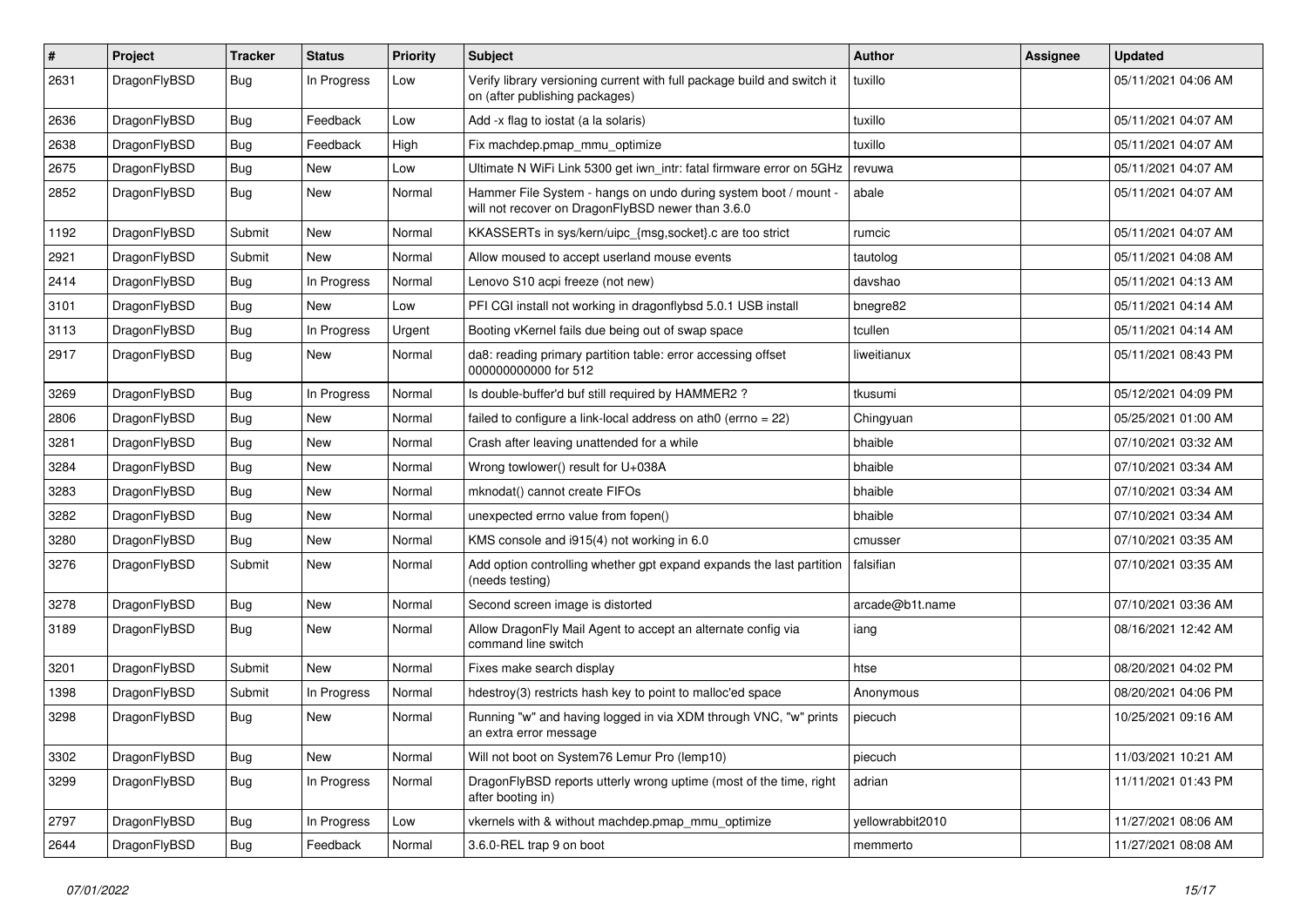| #    | Project      | <b>Tracker</b> | <b>Status</b> | <b>Priority</b> | Subject                                                                                                   | Author          | <b>Assignee</b> | <b>Updated</b>      |
|------|--------------|----------------|---------------|-----------------|-----------------------------------------------------------------------------------------------------------|-----------------|-----------------|---------------------|
| 2459 | DragonFlyBSD | Bug            | Feedback      | Normal          | apic problems with HP Probook 4510s                                                                       | thowe           |                 | 11/27/2021 08:22 AM |
| 1718 | DragonFlyBSD | <b>Bug</b>     | Feedback      | Normal          | IDE disk drive not detected by x86_64 2.6.1 Live CD                                                       | bcox            |                 | 11/27/2021 08:25 AM |
| 1661 | DragonFlyBSD | Bug            | In Progress   | Normal          | panic on password entry mount smb filesystem                                                              | vsrinivas       |                 | 11/27/2021 08:29 AM |
| 1559 | DragonFlyBSD | <b>Bug</b>     | New           | Normal          | kernel trap                                                                                               | phma            |                 | 11/27/2021 08:43 AM |
| 1947 | DragonFlyBSD | <b>Bug</b>     | New           | Low             | GA-880GM-UD2H (rev. 1.3) AHCI fails to detect disks at the end of<br>the RAID controller                  | eocallaghan     |                 | 11/27/2021 08:46 AM |
| 3301 | DragonFlyBSD | <b>Bug</b>     | New           | Normal          | Gkrellm from the packages is not showing logged in users in main<br>window, logged in users always $== 0$ | adrian          |                 | 01/08/2022 04:24 AM |
| 3300 | DragonFlyBSD | Bug            | <b>New</b>    | Normal          | Running Xvnc from TigerVNC package through the INETD daemon<br>in TCP WAIT mode fails hard                | adrian          |                 | 01/08/2022 04:25 AM |
| 3310 | DragonFlyBSD | Bug            | In Progress   | Normal          | NVMM+QEMU fail to boot with UEFI: Mem Assist Failed<br>[gpa=0xfffffff0]                                   | liweitianux     |                 | 01/11/2022 03:22 PM |
| 3311 | DragonFlyBSD | Bug            | New           | Low             | TrueCrypt support may cause kernel crash                                                                  | arcade@b1t.name |                 | 04/29/2022 06:19 AM |
| 3029 | DragonFlyBSD | <b>Bug</b>     | New           | Normal          | Running DflyBSD 4.8 on FreeBSD bhyve as a guest                                                           | iron            |                 | 05/13/2022 04:33 AM |
| 1727 | DragonFlyBSD | <b>Bug</b>     | Feedback      | Normal          | CD boot panic (2.6.1) (usb?)                                                                              | kiril           |                 | 05/15/2022 05:10 AM |
| 1774 | DragonFlyBSD | <b>Bug</b>     | New           | Normal          | New IP header cleanup branch available for testing                                                        | dillon          |                 | 05/15/2022 10:59 AM |
| 1826 | DragonFlyBSD | <b>Bug</b>     | New           | Normal          | panic during boot: assertion so->so_port  in tcp_input                                                    | ftigeot         |                 | 05/15/2022 11:05 AM |
| 1836 | DragonFlyBSD | Bug            | New           | Normal          | Incorrect TCP checksum show up in tcpdump                                                                 | robgar1         |                 | 05/15/2022 11:22 AM |
| 1818 | DragonFlyBSD | <b>Bug</b>     | New           | Normal          | panic: Bad tailg NEXT (kqueue issue ?)                                                                    | ftigeot         |                 | 05/15/2022 11:40 AM |
| 1877 | DragonFlyBSD | <b>Bug</b>     | <b>New</b>    | Normal          | Freeze during 1st hammer cleanup after new install                                                        | elekktretterr   |                 | 05/15/2022 11:43 AM |
| 3312 | DragonFlyBSD | Submit         | <b>New</b>    | Normal          | hammer2: redundant chain modify after chain creation                                                      | tkusumi         |                 | 05/15/2022 01:35 PM |
| 1899 | DragonFlyBSD | <b>Bug</b>     | New           | Normal          | Keyboard doesn't work                                                                                     | fransm          |                 | 05/15/2022 03:32 PM |
| 1942 | DragonFlyBSD | Bug            | New           | Normal          | locking against myself in getcacheblk()?                                                                  | qhwt.dfly       |                 | 05/31/2022 02:15 PM |
| 1982 | DragonFlyBSD | Bug            | New           | Low             | There is no linuxulator on x86-64                                                                         | herrgard        |                 | 05/31/2022 02:25 PM |
| 243  | DragonFlyBSD | <b>Bug</b>     | Feedback      | Normal          | weird behavior in the shell                                                                               | swildner        |                 | 05/31/2022 02:51 PM |
| 1975 | DragonFlyBSD | <b>Bug</b>     | <b>New</b>    | Normal          | Applications seg fault in select() and poll()                                                             | rumcic          |                 | 05/31/2022 02:58 PM |
| 2042 | DragonFlyBSD | Bug            | New           | Normal          | kernel panic, when run boot0cfg                                                                           | sepherosa       |                 | 05/31/2022 03:01 PM |
| 2122 | DragonFlyBSD | Submit         | New           | Normal          | [Review] Fixes to the VFS layer                                                                           | ftigeot         |                 | 05/31/2022 03:25 PM |
| 2495 | DragonFlyBSD | <b>Bug</b>     | New           | High            | DFBSD v3.3.0.960.g553fe7 - ocnt != 0" failed in<br>prop_object_release                                    | tuxillo         |                 | 05/31/2022 04:08 PM |
| 2498 | DragonFlyBSD | <b>Bug</b>     | New           | Normal          | DFBSD v3.2.2-RELEASE - LIST_FIRST(&bp->b_dep) == NULL"<br>failed in vfs_vmio_release                      | tuxillo         |                 | 05/31/2022 04:09 PM |
| 3313 | DragonFlyBSD | <b>Bug</b>     | New           | Normal          | Can't boot from my live USB at all. The kernel loading process<br>hangs.                                  | rempas          |                 | 06/03/2022 12:16 AM |
| 2360 | DragonFlyBSD | <b>Bug</b>     | In Progress   | Normal          | Wishlist: virtio driver import                                                                            | vsrinivas       |                 | 06/04/2022 04:16 AM |